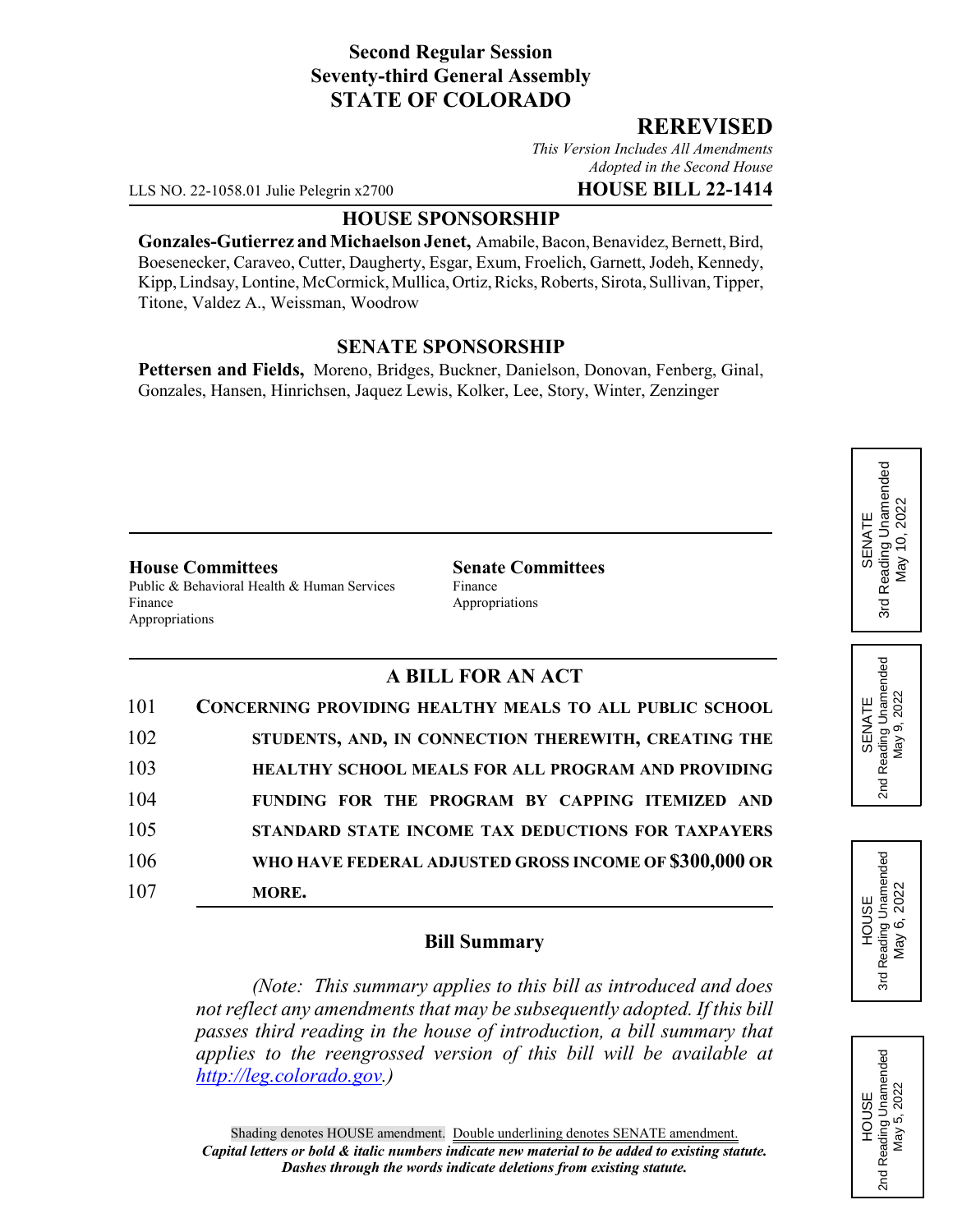The bill creates the healthy school meals for all program (program) in the department of education (department) to:

- Reimburse school food authorities that choose to participate in the program (participating school food authorities) for free meals provided to students who are not eligible for free or reduced-price meals under the federal school meals programs;
- Provide local food purchasing grants to eligible participating school food authorities;
- Provide funding to participating school food authorities to increase the wages or provide stipends for individuals employed to prepare and serve food; and
- Provide assistance to participating school food authorities through the local school food purchasing technical assistance and education grant program.

The portion of the program that provides reimbursement for school meals begins operating in the 2023-24 budget year. The remaining portions of the program begin operating in the first full budget year after the state of Colorado begins participating in the federal demonstration project to use medicaid eligibility to identify students who are eligible for the federal school meals programs (demonstration project).

A participating school food authority must:

- ! Provide free meals to all students enrolled in the public schools that the participating school food authority serves and that participate in the national school lunch program or national school breakfast program;
- Provide to the department annual notice of participation; and
- Maximize the amount of federal reimbursement by participating in the federal community eligibility provision to identify students who are eligible for the federal school meals programs.

The amount of reimbursement distributed pursuant to the program is equal to the federal free reimbursement rate multiplied by the total number of meals served minus any other federal or state reimbursement the school food authority receives for providing meals.

The bill requires the department to:

- Participate in the federal community eligibility provision for the state as a whole, if that option is available; and
- ! Apply to participate in the demonstration project.

Under the bill, a participating school food authority that creates a parent and student committee to advise on food purchasing (advisory committee) is eligible to receive a local food purchasing grant (grant) to purchase Colorado grown, raised, or processed products for school meals.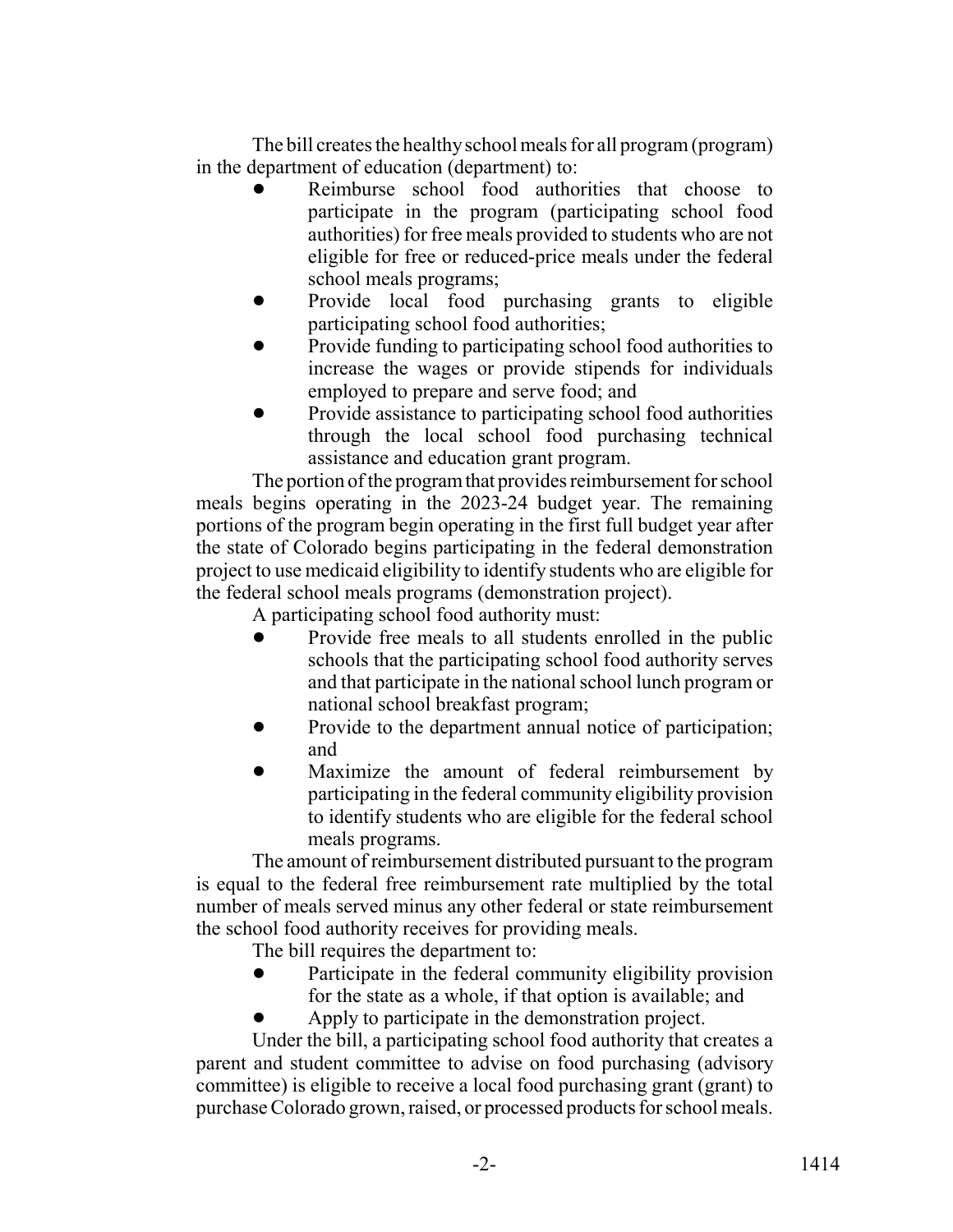Each eligible participating school food authority must comply with reporting requirements. The bill establishes the amount of the grants, limits on how the grant money may be spent, and the required membership of the advisory committee. The department must annually review a sample of the invoices for purchases made using grant money to ensure compliance with purchasing requirements.

The bill creates the local school food purchasing technical assistance and education grant program (grant program) under which a statewide nonprofit organization distributes grants to promote the purchase of Colorado grown, raised, or processed products by participating school food authorities and to assist participating school food authorities in preparing meals using basic ingredients rather than processed products. The nonprofit organization must report annually to the department concerning implementation of the grant program.

The department must submit to committees of the general assembly a biennial report concerning implementation of the program. The department must contract with an independent auditor to conduct a biennial financial and performance audit of the program. The report and the audit must include implementation of the program, implementation of the local food purchasing grants, use of the additional amount for increasing wages or providing stipends, and implementation of the grant program.

The bill directs the general assembly to appropriate annually, by line item in the annual appropriation bill, the amount necessary to implement the program, including a specified amount for the grant program.

Current law caps state income tax itemized deductions for taxpayers who have federal adjusted gross income of \$400,000 or more at \$30,000 for single filers and \$60,000 for joint filers. The bill applies the cap to both itemized and standard income tax deductions for taxpayers who have federal adjusted gross income of \$300,000 or more and lowers the cap to \$12,000 for single filers and \$16,000 for joint filers. The amount of revenue generated by the changes to the cap must be appropriated to fund the program. If the program is repealed, the changes to the cap no longer apply.

The bill takes effect only if it is approved by the voters at the November 2022 general election. This approval is a voter-approved revenue change that allows the state to retain and spend all revenue generated by the changes to the cap on state income tax deductions.

1 *Be it enacted by the General Assembly of the State of Colorado:*

2 **SECTION 1.** In Colorado Revised Statutes, **add** part 2 to article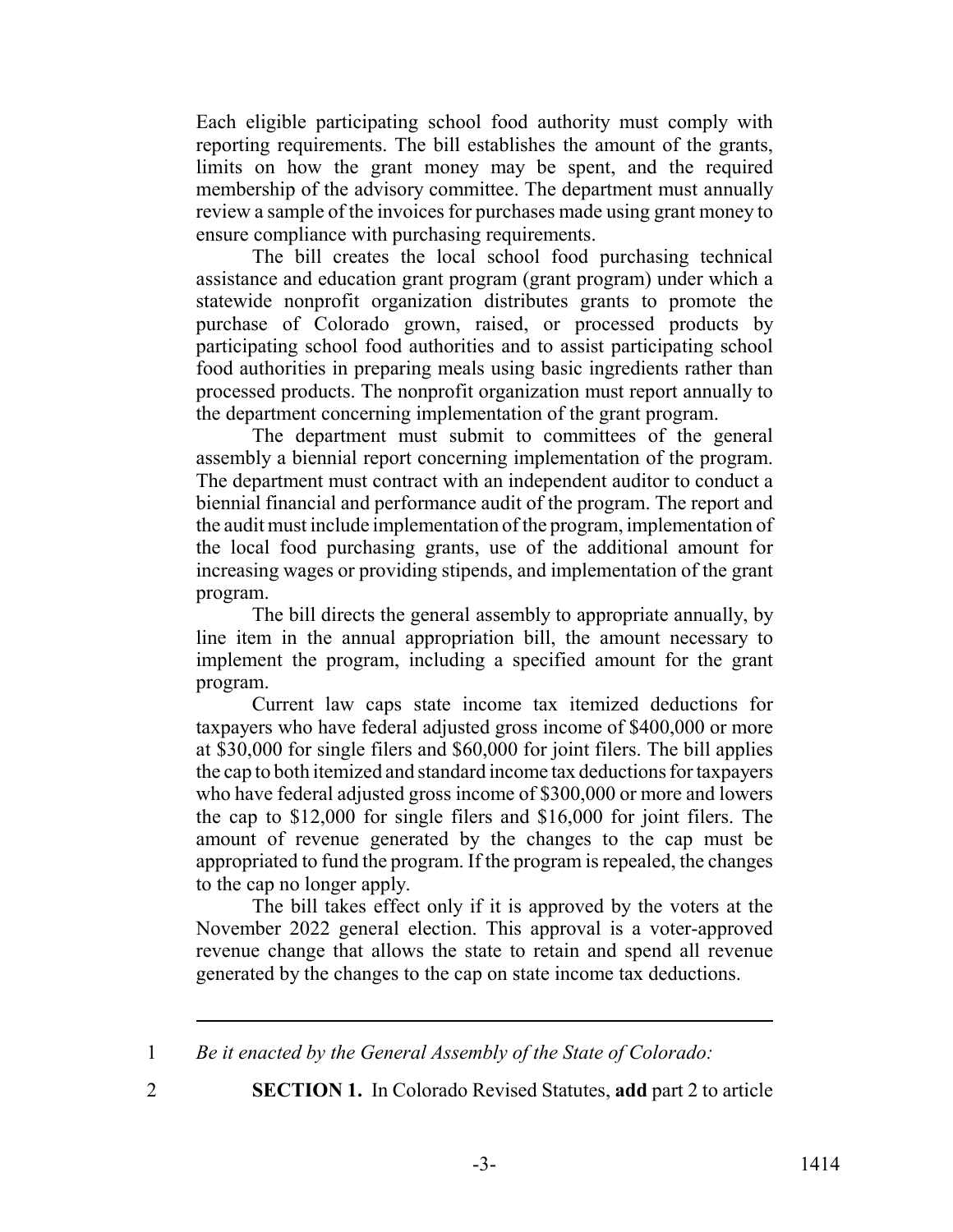82.9 of title 22 as follows:

| $\overline{2}$ | PART <sub>2</sub>                                               |
|----------------|-----------------------------------------------------------------|
| 3              | HEALTHY SCHOOL MEALS FOR ALL PROGRAM                            |
| $\overline{4}$ | 22-82.9-201. Short title. THE SHORT TITLE OF THIS PART 2 IS THE |
| 5              | "HEALTHY SCHOOL MEALS FOR ALL ACT".                             |
| 6              | 22-82.9-202. Legislative declaration. (1) THE GENERAL           |
| 7              | ASSEMBLY FINDS AND DECLARES THAT:                               |
| 8              | (a) NO COLORADO CHILD SHOULD EXPERIENCE HUNGER, AND             |
| 9              | EVERY PUBLIC SCHOOL STUDENT SHOULD BENEFIT FROM ACCESS TO       |
| 10             | HEALTHY, LOCALLY PROCURED, AND FRESHLY PREPARED MEALS DURING    |
| 11             | THE SCHOOL DAY;                                                 |
| 12             | (b) HEALTHY SCHOOL MEALS ARE NECESSARY FOR ALL STUDENTS         |
| 13             | FOR EFFECTIVE LEARNING, AND COLORADO'S INVESTMENT IN EDUCATION  |
| 14             | SHOULD INCLUDE HEALTHY SCHOOL MEALS FOR ALL STUDENTS TO         |
| 15             | SUPPORT THE NOURISHMENT STUDENTS NEED TO ACHIEVE ACADEMIC       |
| 16             | SUCCESS;                                                        |
| 17             | (c)<br>ACCESS TO HEALTHY SCHOOL MEALS SHOULD NOT CAUSE          |
| 18             | STIGMA OR STRESS FOR ANY STUDENT SEEKING AN EDUCATION;          |
| 19             | (d) COLORADO'S HEALTHY SCHOOL MEALS PROGRAM SHOULD              |
| 20             | SUPPORT COLORADO'S FOOD SYSTEMS, INCLUDING LOCAL FARMERS AND    |
| 21             | RANCHERS;                                                       |
| 22             | (e)<br>COLORADO'S HEALTHY SCHOOL MEALS PROGRAM MUST             |
| 23             | SUPPORT STUDENTS' NUTRITION AND PROVIDE QUALITY MEALS TO BOOST  |
| 24             | THE HEALTH AND WELL-BEING OF COLORADO STUDENTS;                 |
| 25             | DURING THE COVID-19 PANDEMIC, THE UNITED STATES<br>(f)          |
| 26             | DEPARTMENT OF AGRICULTURE EASED PROGRAM RESTRICTIONS TO ALLOW   |
| 27             | FREE MEALS TO CONTINUE TO BE AVAILABLE TO ALL STUDENTS          |

-4- 1414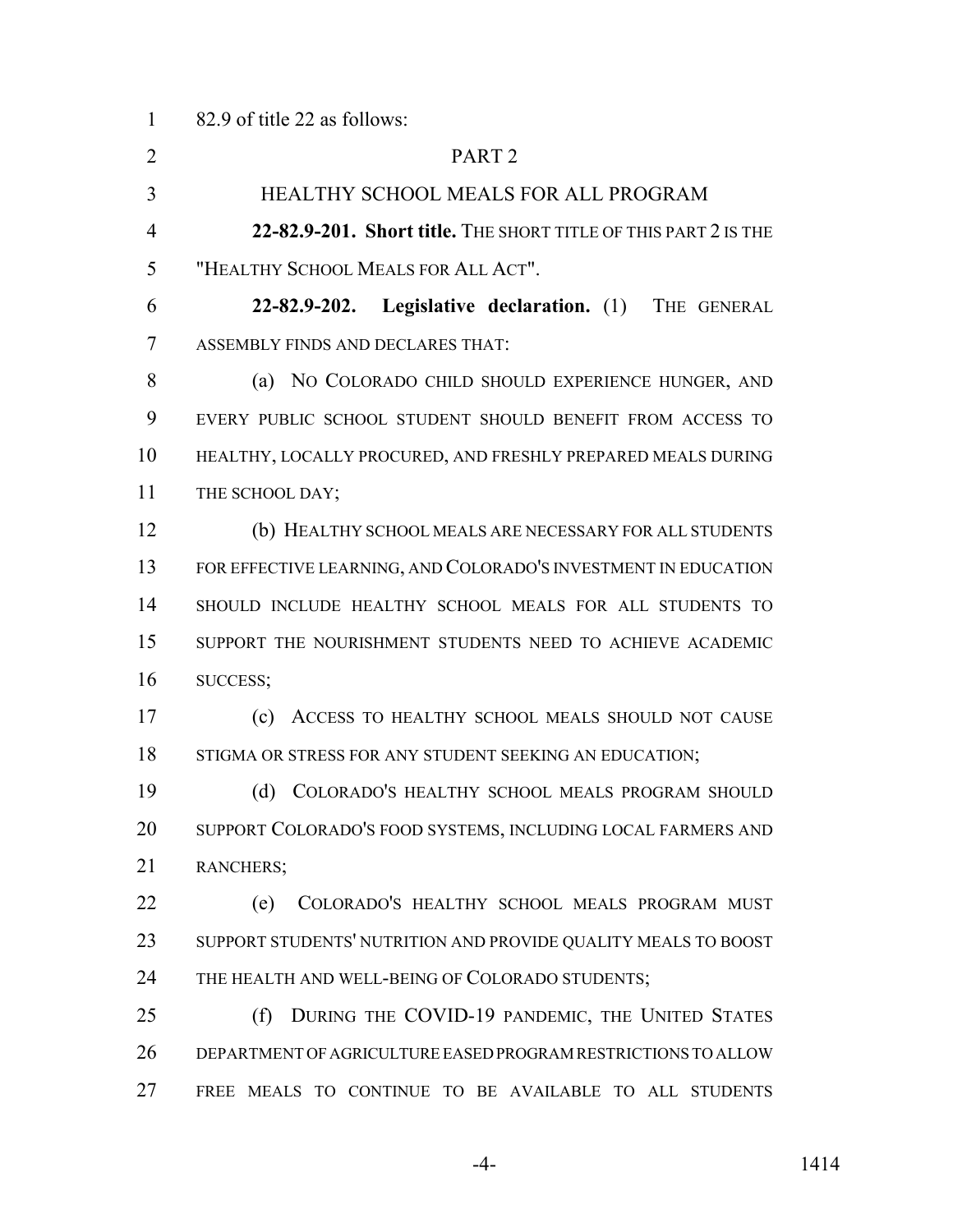UNIVERSALLY, ENSURING THAT ALL STUDENTS FACING HUNGER HAD ACCESS TO FOOD WHILE IN SCHOOL; AND

 (g) NOW THAT STRATEGIES EXIST TO PREVENT HUNGER FOR ALL STUDENTS DURING THE SCHOOL DAY, IT IS IMPERATIVE THAT THE STATE EMBRACE THESE STRATEGIES TO MOVE TOWARD THE GOAL OF ENDING CHILD HUNGER.

 (2) THE GENERAL ASSEMBLY FINDS, THEREFORE, THAT IT IS IN THE BEST INTERESTS OF THE STUDENTS OF COLORADO AND THEIR FAMILIES TO ENACT THE HEALTHY SCHOOL MEALS FOR ALL PROGRAM TO PROVIDE FREE MEALS IN PUBLIC SCHOOLS FOR ALL STUDENTS.

 **22-82.9-203. Definitions.** AS USED IN THIS PART 2, UNLESS THE 12 CONTEXT OTHERWISE REQUIRES:

 (1) "COLORADO GROWN, RAISED, OR PROCESSED PRODUCTS" MEANS ALL FRUITS, VEGETABLES, GRAINS, MEATS, AND DAIRY PRODUCTS, EXCEPT LIQUID MILK, GROWN, RAISED, OR PRODUCED IN COLORADO AND MINIMALLY PROCESSED PRODUCTS OR VALUE-ADDED PROCESSED PRODUCTS THAT MEET THE STANDARDS FOR THE COLORADO PROUD DESIGNATION, AS ESTABLISHED BY THE COLORADO DEPARTMENT OF AGRICULTURE, EVEN IF THE PRODUCT DOES NOT HAVE THE COLORADO PROUD DESIGNATION.

 (2) "COMMUNITY ELIGIBILITY PROVISION" MEANS THE FEDERAL PROGRAM CREATED IN 42 U.S.C. SEC. 1759a (a)(1)(F) THAT ALLOWS SCHOOL DISTRICTS TO CHOOSE TO RECEIVE FEDERAL SPECIAL ASSISTANCE PAYMENTS FOR SCHOOL MEALS IN EXCHANGE FOR PROVIDING FREE SCHOOL MEALS TO ALL STUDENTS ENROLLED IN ALL OR SELECTED 26 SCHOOLS OF THE SCHOOL DISTRICT.

(3) "DEPARTMENT" MEANS THE DEPARTMENT OF EDUCATION

-5- 1414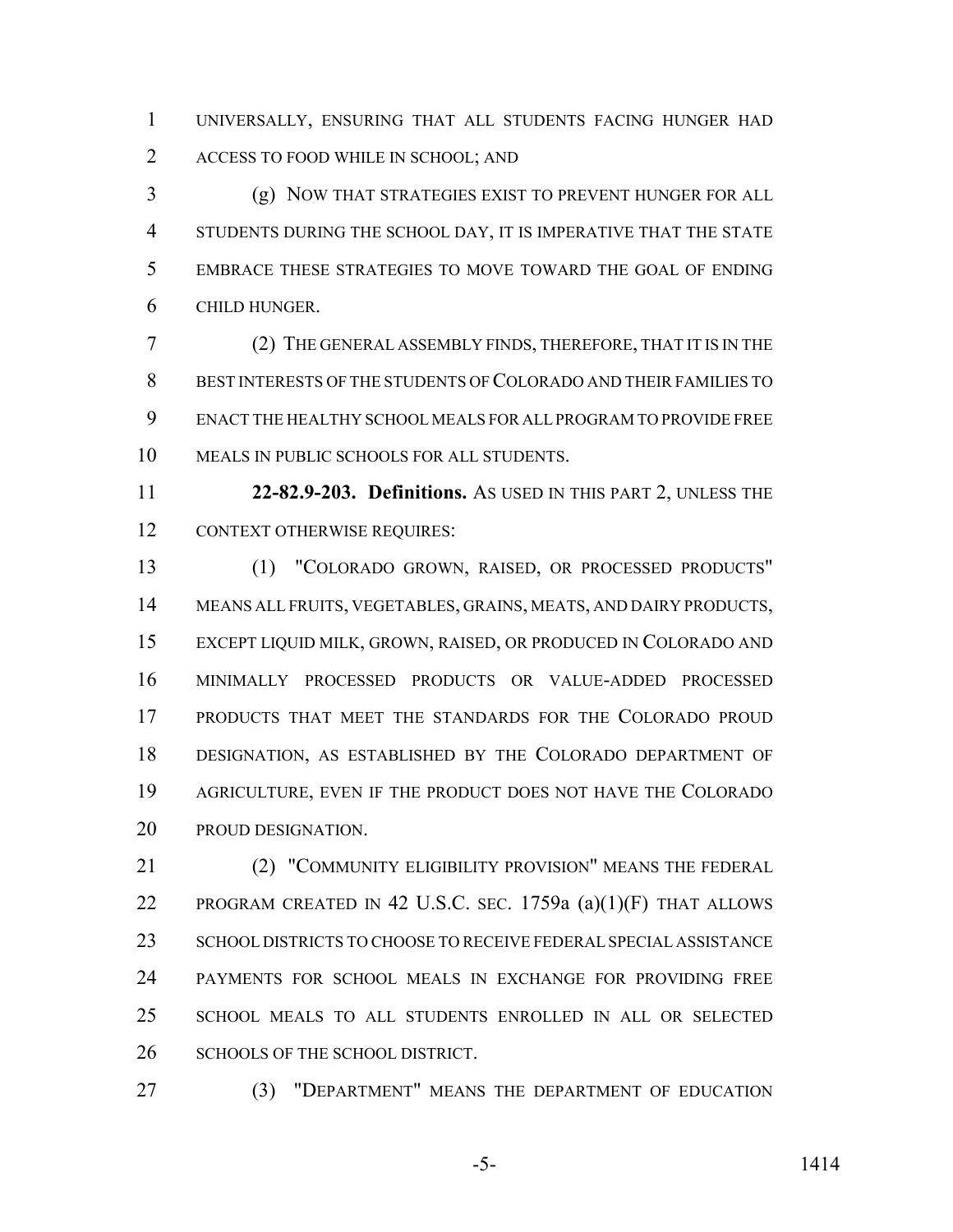CREATED IN SECTION 24-1-115.

 (4) "ELIGIBLE MEAL" MEANS A LUNCH OR BREAKFAST THAT MEETS THE NUTRITIONAL REQUIREMENTS SPECIFIED IN 7 CFR 210.10, OR SUCCESSOR REGULATIONS, FOR THE NATIONAL SCHOOL LUNCH PROGRAM OR THE NATIONAL SCHOOL BREAKFAST PROGRAM.

 (5) "FEDERAL FREE REIMBURSEMENT RATE" MEANS THE FREE REIMBURSEMENT RATE SET BY THE UNITED STATES DEPARTMENT OF AGRICULTURE FOR MEALS THAT QUALIFY FOR REIMBURSEMENT UNDER THE NATIONAL SCHOOL BREAKFAST PROGRAM AND THE NATIONAL SCHOOL LUNCH PROGRAM.

 (6) "IDENTIFIED STUDENT PERCENTAGE" MEANS THE PERCENTAGE OF A PUBLIC SCHOOL'S OR SCHOOL DISTRICT'S STUDENT ENROLLMENT WHO ARE CERTIFIED AS ELIGIBLE FOR FREE MEALS BASED ON DOCUMENTATION OF BENEFIT RECEIPT OR CATEGORICAL ELIGIBILITY AS DESCRIBED IN 7CFR 15 245.6, OR SUCCESSOR REGULATIONS.

 (7) "MINIMALLY PROCESSED PRODUCTS" MEANS RAW OR FROZEN FABRICATED PRODUCTS; PRODUCTS THAT RETAIN THEIR INHERENT CHARACTER, SUCH AS SHREDDED CARROTS OR DICED ONIONS; AND DRIED PRODUCTS, SUCH AS BEANS, BUT DOES NOT INCLUDE ANY PRODUCTS THAT ARE HEATED, COOKED, OR CANNED.

 (8) "NATIONAL SCHOOL BREAKFAST PROGRAM" MEANS THE 22 FEDERAL SCHOOL BREAKFAST PROGRAM CREATED IN 42 U.S.C. SEC. 1773. (9) "NATIONAL SCHOOL LUNCH PROGRAM" MEANS THE FEDERAL SCHOOL LUNCH PROGRAM CREATED IN THE "RICHARD B. RUSSELL NATIONAL SCHOOL LUNCH ACT", 42 U.S.C. SEC. 1751 ET SEQ.

 (10) "PARTICIPATING SCHOOL FOOD AUTHORITY" MEANS A SCHOOL FOOD AUTHORITY THAT CHOOSES TO PARTICIPATE IN THE HEALTHY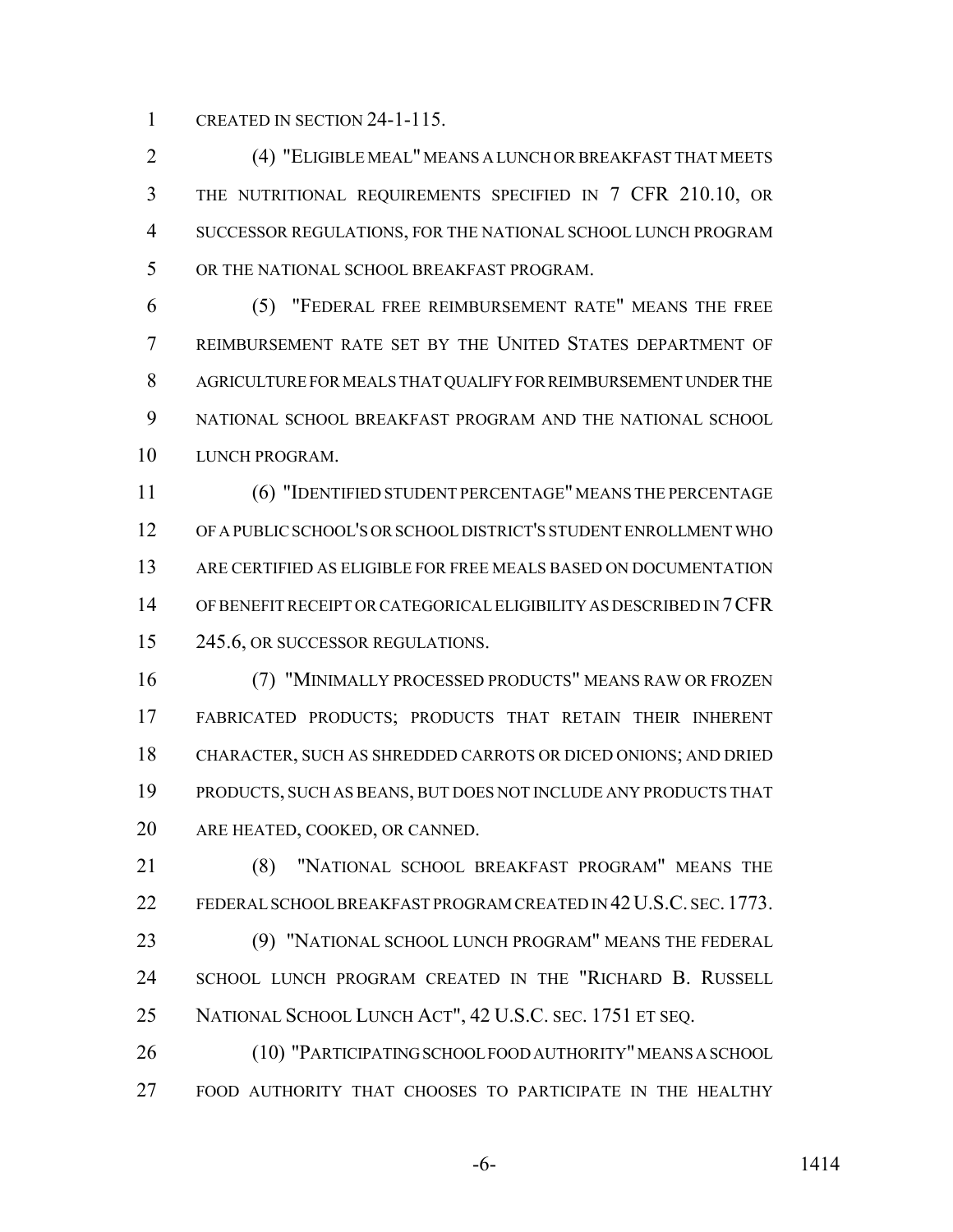SCHOOL MEALS FOR ALL PROGRAM.

 (11) "PROGRAM" MEANS THE HEALTHY SCHOOL MEALS FOR ALL PROGRAM CREATED IN SECTION 22-82.9-204.

 (12) "SCHOOL FOOD AUTHORITY" HAS THE SAME MEANING AS PROVIDED IN SECTION 22-32-120 (8).

 (13) "STATE BOARD" MEANS THE STATE BOARD OF EDUCATION CREATED AND EXISTING PURSUANT TO SECTION 1 OF ARTICLE IX OF THE STATE CONSTITUTION.

 (14) "VALUE-ADDED PROCESSED PRODUCTS" MEANS PRODUCTS THAT ARE ALTERED FROM THEIR UNPROCESSED OR MINIMALLY PROCESSED STATE THROUGH PRESERVATION TECHNIQUES, INCLUDING COOKING, BAKING, OR CANNING.

 **22-82.9-204. Healthy school meals for all program - created - rules.** (1) (a) THERE IS CREATED IN THE DEPARTMENT THE HEALTHY SCHOOL MEALS FOR ALL PROGRAM THROUGH WHICH EACH SCHOOL FOOD AUTHORITY THAT CHOOSES TO PARTICIPATE IN THE PROGRAM:

 (I) OFFERS ELIGIBLE MEALS, WITHOUT CHARGE, TO ALL STUDENTS ENROLLED IN THE PUBLIC SCHOOLS SERVED BY THE PARTICIPATING 19 SCHOOL FOOD AUTHORITY THAT PARTICIPATE IN THE NATIONAL SCHOOL 20 LUNCH PROGRAM OR NATIONAL SCHOOL BREAKFAST PROGRAM;

**(II) RECEIVES REIMBURSEMENT FOR THE MEALS AS DESCRIBED IN** 22 SUBSECTION (1)(b) OF THIS SECTION;

 (III) IS ELIGIBLE TO RECEIVE A LOCAL FOOD PURCHASING GRANT PURSUANT TO SECTION 22-82.9-205, SUBJECT TO SUBSECTION (4)(b) OF THIS SECTION;

26 (IV) Is ELIGIBLE TO RECEIVE FUNDING PURSUANT TO SECTION 27 22-82.9-206 TO INCREASE WAGES OR PROVIDE STIPENDS FOR INDIVIDUALS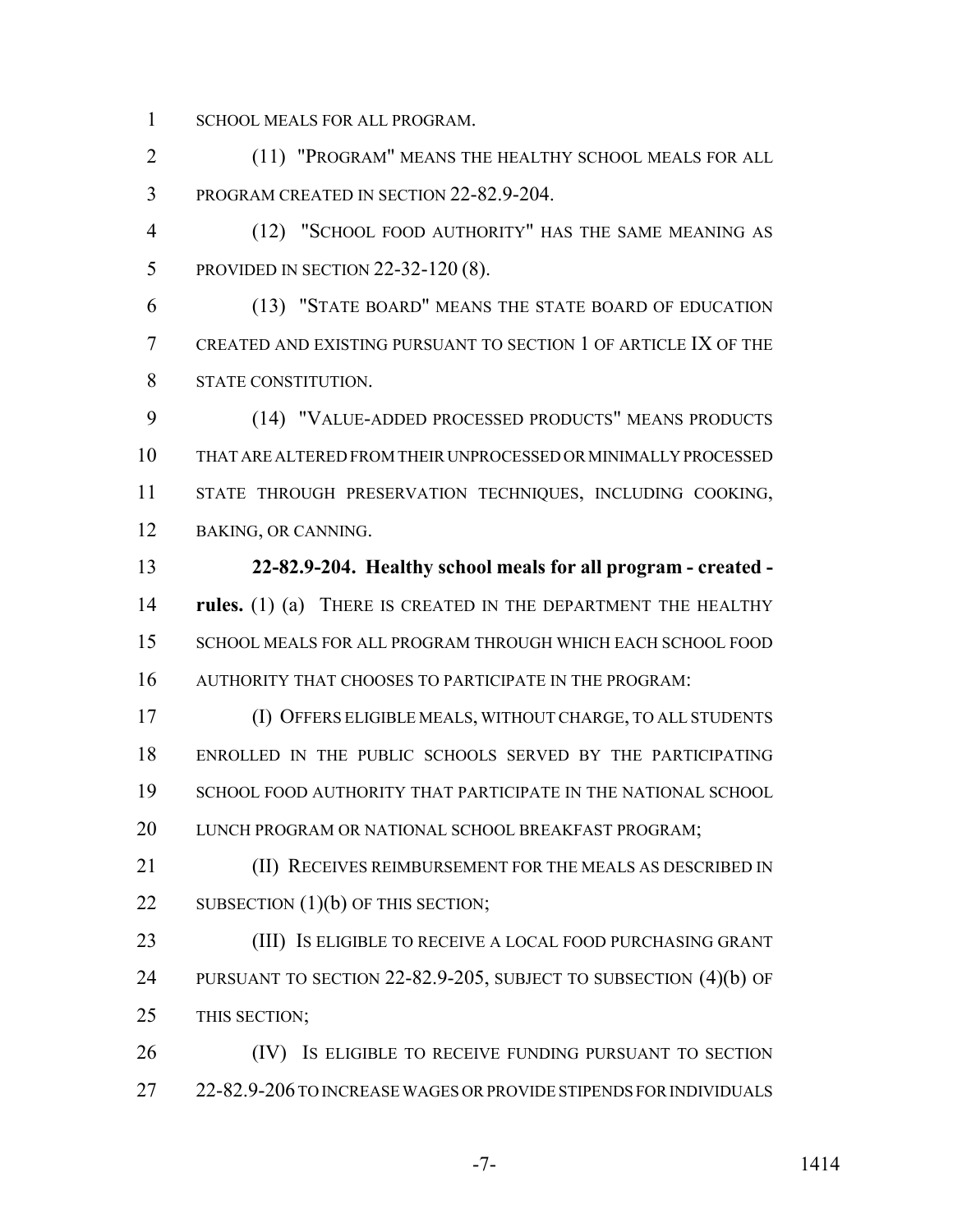WHOM THE PARTICIPATING SCHOOL FOOD AUTHORITY EMPLOYS TO DIRECTLY PREPARE AND SERVE FOOD FOR SCHOOL MEALS, SUBJECT TO 3 SUBSECTION (4)(b) OF THIS SECTION; AND

 (V) IS ELIGIBLE TO RECEIVE ASSISTANCE THROUGH THE LOCAL SCHOOL FOOD PURCHASING TECHNICAL ASSISTANCE AND EDUCATION GRANT PROGRAM PURSUANT TO SECTION 22-82.9-207, SUBJECT TO 7 SUBSECTION (4)(b) OF THIS SECTION.

 (b) THE AMOUNT OF THE REIMBURSEMENT PROVIDED THROUGH THE PROGRAM TO EACH PARTICIPATING SCHOOL FOOD AUTHORITY FOR EACH BUDGET YEAR IS EQUAL TO THE FEDERAL FREE REIMBURSEMENT RATE MULTIPLIED BY THE TOTAL NUMBER OF ELIGIBLE MEALS THAT THE PARTICIPATING SCHOOL FOOD AUTHORITY SERVES DURING THE APPLICABLE BUDGET YEAR MINUS THE TOTAL AMOUNT OF REIMBURSEMENT FOR ELIGIBLE MEALS SERVED DURING THE APPLICABLE BUDGET YEAR THAT THE PARTICIPATING SCHOOL FOOD AUTHORITY RECEIVES PURSUANT TO THE NATIONAL SCHOOL BREAKFAST PROGRAM, THE NATIONAL SCHOOL LUNCH PROGRAM, SECTIONS 22-54-123 AND 22-54-123.5, ARTICLE 82.7 OF THIS TITLE 22, AND PART 1 OF THIS ARTICLE 82.9.

20 (c) THE DEPARTMENT SHALL DEVELOP PROCEDURES TO ALLOCATE AND DISBURSE, BEGINNING IN THE 2023-24 BUDGET YEAR, THE MONEY APPROPRIATED AS REIMBURSEMENTS PURSUANT TO THIS SECTION AMONG PARTICIPATING SCHOOL FOOD AUTHORITIES EACH BUDGET YEAR IN AN EQUITABLE MANNER AND IN COMPLIANCE WITH THE REQUIREMENTS OF THE NATIONAL SCHOOL BREAKFAST PROGRAM AND THE NATIONAL SCHOOL LUNCH PROGRAM.

27 (2) A SCHOOL FOOD AUTHORITY THAT CHOOSES TO PARTICIPATE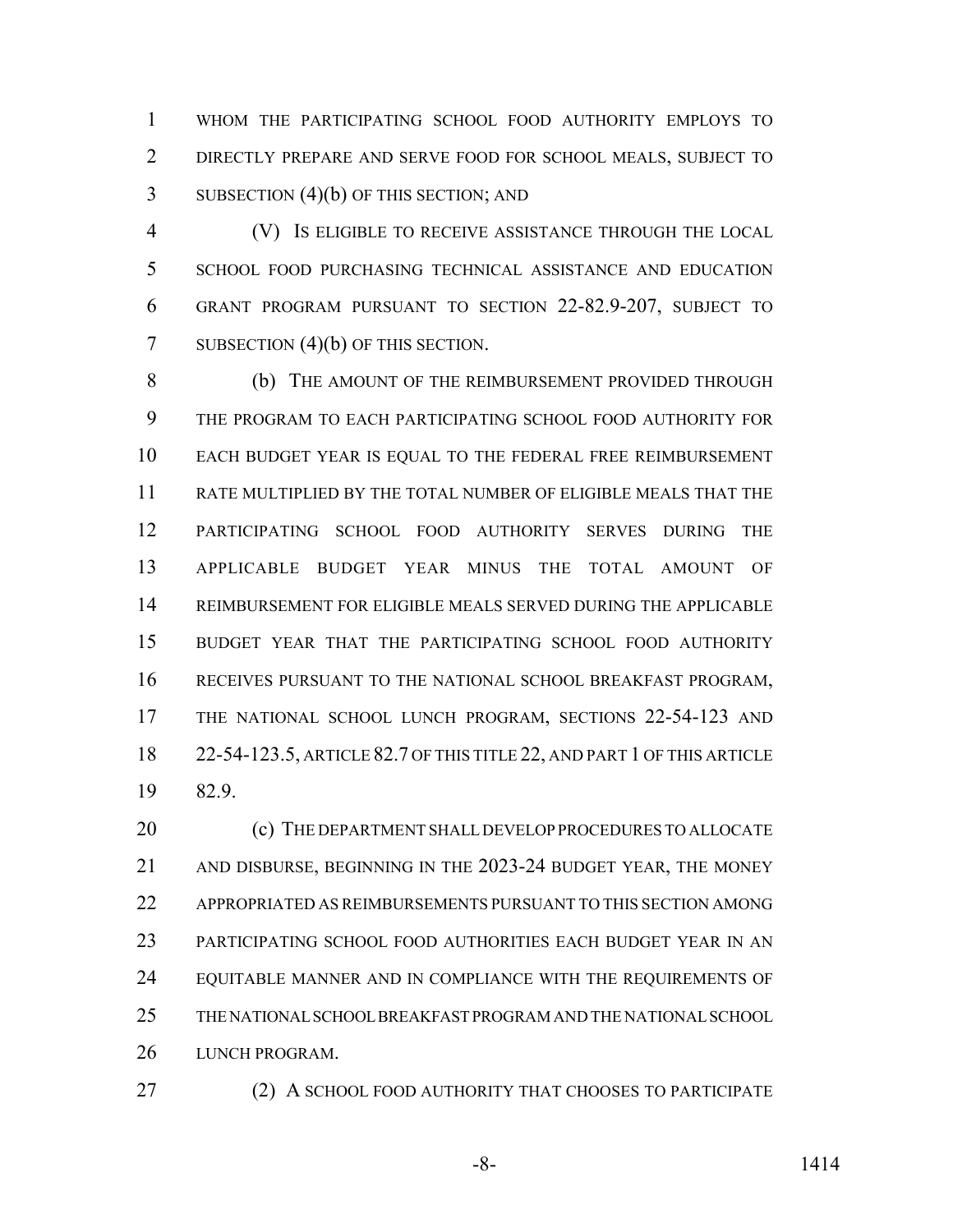IN THE PROGRAM MUST ANNUALLY GIVE NOTICE OF PARTICIPATION TO THE DEPARTMENT AS PROVIDED BY RULE OF THE STATE BOARD.AT A MINIMUM, THE NOTICE MUST INCLUDE EVIDENCE THAT THE SCHOOL FOOD AUTHORITY IS PARTICIPATING IN THE COMMUNITY ELIGIBILITY PROVISION AS REQUIRED 5 IN SUBSECTION (3) OF THIS SECTION.

 (3) IF THE UNITED STATES DEPARTMENT OF AGRICULTURE CREATES THE OPTION FOR THE STATE, AS A WHOLE, TO PARTICIPATE IN THE COMMUNITY ELIGIBILITY PROVISION, THE DEPARTMENT SHALL PARTICIPATE IN THE OPTION AND SHALL WORK WITH SCHOOL FOOD AUTHORITIES AND THE NECESSARY STATE AND LOCAL DEPARTMENTS TO COLLECT DATA AND IMPLEMENT THE COMMUNITY ELIGIBILITY PROVISION STATEWIDE. UNTIL SUCH TIME AS COLORADO PARTICIPATES IN THE COMMUNITY ELIGIBILITY PROVISION AS A STATE, EACH PARTICIPATING SCHOOL FOOD AUTHORITY, AS A CONDITION OF PARTICIPATING IN THE PROGRAM, MUST MAXIMIZE THE AMOUNT OF FEDERAL REIMBURSEMENT BY PARTICIPATING IN THE COMMUNITY ELIGIBILITY PROVISION FOR ALL SCHOOLS THAT QUALIFY FOR THE COMMUNITY ELIGIBILITY PROVISION AND THAT THE PARTICIPATING SCHOOL FOOD AUTHORITY SERVES.

 (4) (a) AS SOON AS PRACTICABLE AFTER THE EFFECTIVE DATE OF THIS PART 2, THE DEPARTMENT SHALL APPLY TO THE FEDERAL SECRETARY OF AGRICULTURE TO PARTICIPATE IN THE DEMONSTRATION PROJECT OPERATED PURSUANT TO 42 U.S.C. SEC. 1758 (b)(15) FOR DIRECT CERTIFICATION FOR CHILDREN RECEIVING MEDICAID BENEFITS, WITH THE INTENT THAT THE DEMONSTRATION PROJECT IS IMPLEMENTED STATEWIDE TO THE EXTENT ALLOWABLE UNDER FEDERAL LAW. IF THE STATE IS SELECTED TO PARTICIPATE IN THE DEMONSTRATION PROJECT, THE DEPARTMENT SHALL COMPLY WITH ALL OF THE REQUIREMENTS OF THE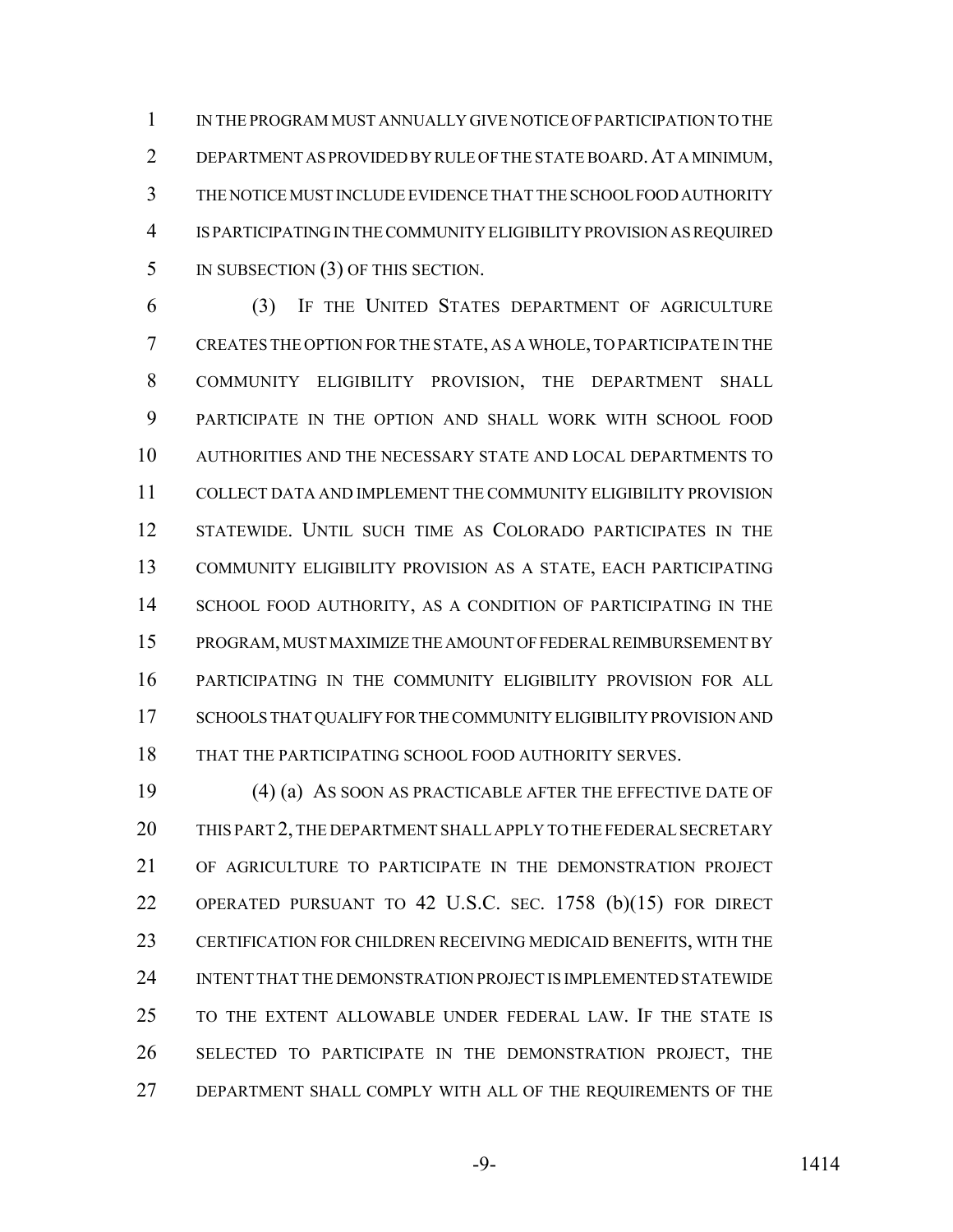DEMONSTRATION PROJECT, INCLUDING ENTERING INTO AN AGREEMENT WITH THE DEPARTMENT OF HEALTH CARE POLICY AND FINANCING TO ESTABLISH PROCEDURES BY WHICH A STUDENT MAY BE CERTIFIED, WITHOUT FURTHER APPLICATION, AS MEETING THE ELIGIBILITY REQUIREMENTS FOR FREE OR REDUCED-PRICE MEALS PURSUANT TO THE NATIONAL SCHOOL BREAKFAST PROGRAM AND THE NATIONAL SCHOOL LUNCH PROGRAM BASED ON INFORMATION COLLECTED BY THE DEPARTMENT OF HEALTH CARE POLICY AND FINANCING IN IMPLEMENTING THE MEDICAID PROGRAM.

 (b) IMPLEMENTATION OF SECTIONS 22-82.9-205 TO 22-82.9-207 IS CONDITIONAL UPON THE STATE OF COLORADO BEING CERTIFIED TO PARTICIPATE IN THE DEMONSTRATION PROJECT FOR DIRECT CERTIFICATION FOR CHILDREN RECEIVING MEDICAID BENEFITS THAT IS OPERATED PURSUANT TO 42 U.S.C. SEC. 1758 (b)(15).

 (5) THE STATE BOARD SHALL PROMULGATE RULES AS NECESSARY TO IMPLEMENT THE PROGRAM, INCLUDING RULES TO MAXIMIZE THE AMOUNT OF FEDERAL FUNDING AVAILABLE TO IMPLEMENT THE PROGRAM. **22-82.9-205. Local food purchasing grant - amount - advisory committee - verification of invoices.** (1) (a) SUBJECT TO SUBSECTION (5) OF THIS SECTION, EACH PARTICIPATING SCHOOL FOOD AUTHORITY THAT CREATES AN ADVISORY COMMITTEE AS DESCRIBED IN SUBSECTION (3) OF THIS SECTION IS ELIGIBLE TO RECEIVE A LOCAL FOOD PURCHASING GRANT PURSUANT TO THIS SECTION TO PURCHASE COLORADO GROWN, RAISED, OR PROCESSED PRODUCTS.

**(b) ON OR BEFORE AUGUST 1 OF THE FIRST FULL BUDGET YEAR IN** 26 WHICH THIS SECTION IS EFFECTIVE AS PROVIDED IN SUBSECTION (5) OF THIS SECTION AND ON OR BEFORE AUGUST 1 OF EACH BUDGET YEAR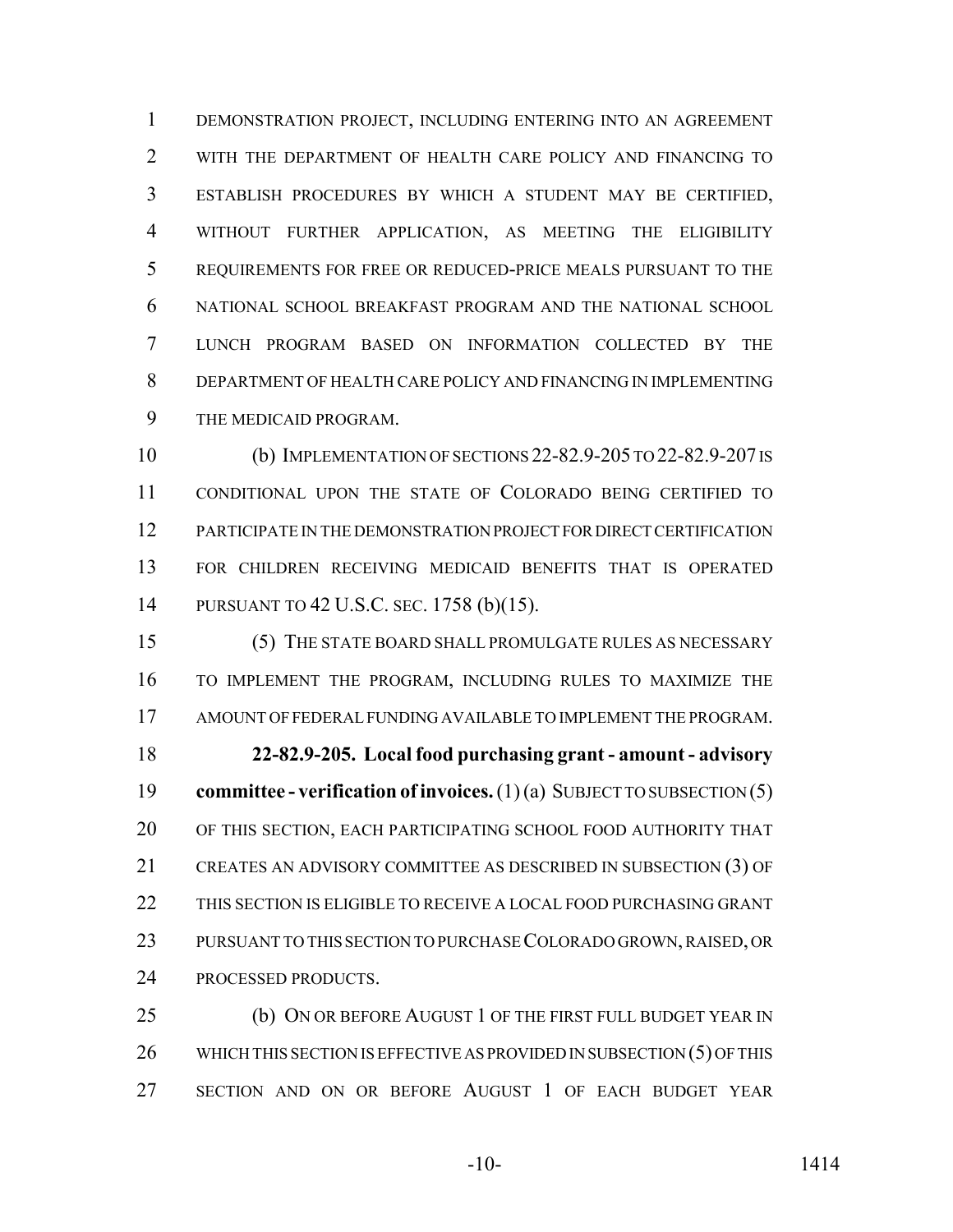THEREAFTER, EACH PARTICIPATING SCHOOL FOOD AUTHORITY SHALL TRACK AND REPORT TO THE DEPARTMENT FOR THE PRECEDING BUDGET YEAR:

 (I) THE TOTAL AMOUNT SPENT IN PURCHASING ALL PRODUCTS USED IN PREPARING MEALS AND HOW MUCH OF THAT TOTAL WAS ATTRIBUTABLE TO THE LOCAL FOOD PURCHASING GRANT THE PARTICIPATING SCHOOL FOOD AUTHORITY RECEIVED;

8 (II) THE TOTAL AMOUNT SPENT TO PURCHASE COLORADO GROWN, RAISED, OR PROCESSED PRODUCTS AND HOW MUCH OF THAT TOTAL WAS ATTRIBUTABLE TO THE LOCAL FOOD PURCHASING GRANT THE PARTICIPATING SCHOOL FOOD AUTHORITY RECEIVED;

12 (III) THE TOTAL AMOUNT SPENT TO PURCHASE VALUE-ADDED PROCESSED PRODUCTS AND HOW MUCH OF THAT TOTAL WAS ATTRIBUTABLE TO THE LOCAL FOOD PURCHASING GRANT THE PARTICIPATING SCHOOL FOOD AUTHORITY RECEIVED; AND

 (IV) THE TOTAL NUMBER OF ELIGIBLE MEALS THE PARTICIPATING 17 SCHOOL FOOD AUTHORITY PROVIDED TO STUDENTS.

 (2) (a) SUBJECT TO THE PROVISIONS OF SUBSECTION (2)(b) OF THIS 19 SECTION, AT THE BEGINNING OF EACH BUDGET YEAR THE DEPARTMENT, SUBJECT TO AVAILABLE APPROPRIATIONS, SHALL DISTRIBUTE TO EACH PARTICIPATING SCHOOL FOOD AUTHORITY THAT IS ELIGIBLE TO RECEIVE A GRANT PURSUANT TO THIS SECTION THE GREATER OF FIVE THOUSAND DOLLARS OR AN AMOUNT EQUAL TO TWENTY-FIVE CENTS MULTIPLIED BY THE NUMBER OF LUNCHES THAT QUALIFIED AS AN ELIGIBLE MEAL THAT THE PARTICIPATING SCHOOL FOOD AUTHORITY SERVED TO STUDENTS IN THE PRECEDING SCHOOL YEAR. THE PARTICIPATING SCHOOL FOOD AUTHORITY SHALL USE THE MONEY RECEIVED PURSUANT TO THIS SECTION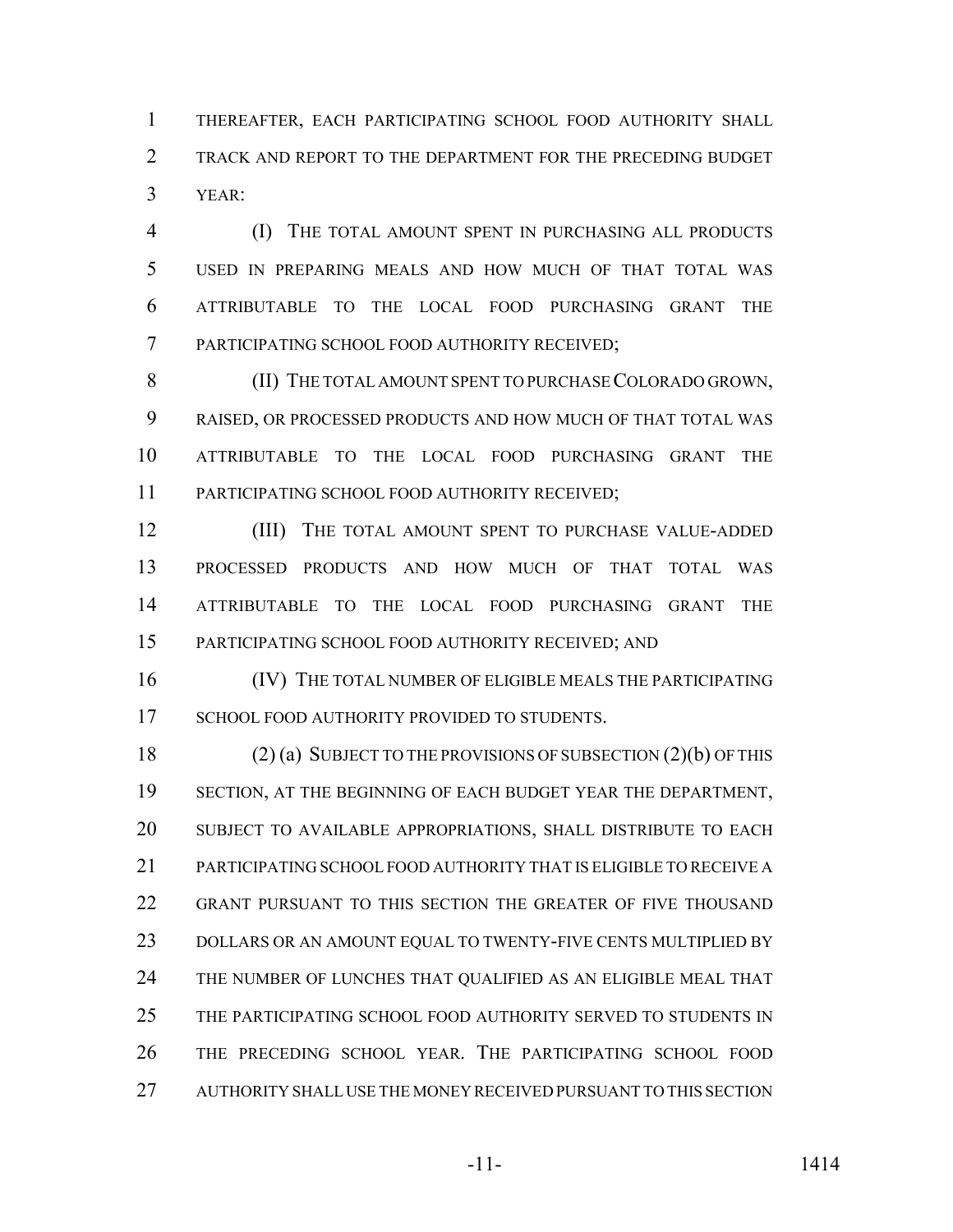TO PURCHASE ONLY COLORADO GROWN, RAISED, OR PROCESSED PRODUCTS 2 AND AS PROVIDED IN SUBSECTION (3)(b) OF THIS SECTION AND SHALL NOT USE MORE THAN TWENTY-FIVE PERCENT OF THE AMOUNT RECEIVED TO PURCHASE VALUE-ADDED PROCESSED PRODUCTS.IN ADDITION, A SCHOOL FOOD AUTHORITY MAY USE UP TO TEN PERCENT OF THE MONEY RECEIVED PURSUANT TO THIS SECTION TO PAY ALLOWABLE COSTS, AS IDENTIFIED BY RULES OF THE STATE BOARD, INCURRED IN COMPLYING WITH THIS SECTION.

 (b) AT THE BEGINNING OF EACH BUDGET YEAR, EACH PARTICIPATING SCHOOL FOOD AUTHORITY SHALL SUBMIT TO THE DEPARTMENT AN ESTIMATE OF THE AMOUNT IT EXPECTS TO SPEND TO PURCHASE COLORADO GROWN, RAISED, OR PROCESSED PRODUCTS FOR THE BUDGET YEAR; A DESCRIPTION OF THE ITEMS AND AMOUNTS IT EXPECTS TO PURCHASE; AND A LIST OF THE SUPPLIERS FROM WHICH IT EXPECTS TO PURCHASE THE ITEMS. IF, BASED ON THE INFORMATION PROVIDED, THE DEPARTMENT DETERMINES THAT A PARTICIPATING SCHOOL FOOD AUTHORITY IS UNLIKELY TO SPEND THE FULL AMOUNT OF THE GRANT DESCRIBED IN SUBSECTION (2)(a) OF THIS SECTION, THE DEPARTMENT SHALL REDUCE THE AMOUNT OF THE GRANT ACCORDINGLY. THE DEPARTMENT SHALL DISTRIBUTE TO OTHER PARTICIPATING SCHOOL FOOD AUTHORITIES THAT ARE ELIGIBLE TO RECEIVE GRANTS PURSUANT TO THIS SECTION ANY AMOUNT THAT IS RETAINED PURSUANT TO THIS SUBSECTION 22 (2)(b). THE DEPARTMENT SHALL DISTRIBUTE THE ADDITIONAL AMOUNTS TO THE PARTICIPATING SCHOOL FOOD AUTHORITIES FOR WHICH THE GRANT 24 AMOUNT CALCULATED PURSUANT TO SUBSECTION (2)(a) OF THIS SECTION IS LESS THAN TWENTY-FIVE THOUSAND DOLLARS, PRIORITIZED BASED ON THE HIGHEST IDENTIFIED STUDENT PERCENTAGES AND GREATEST FINANCIAL NEED.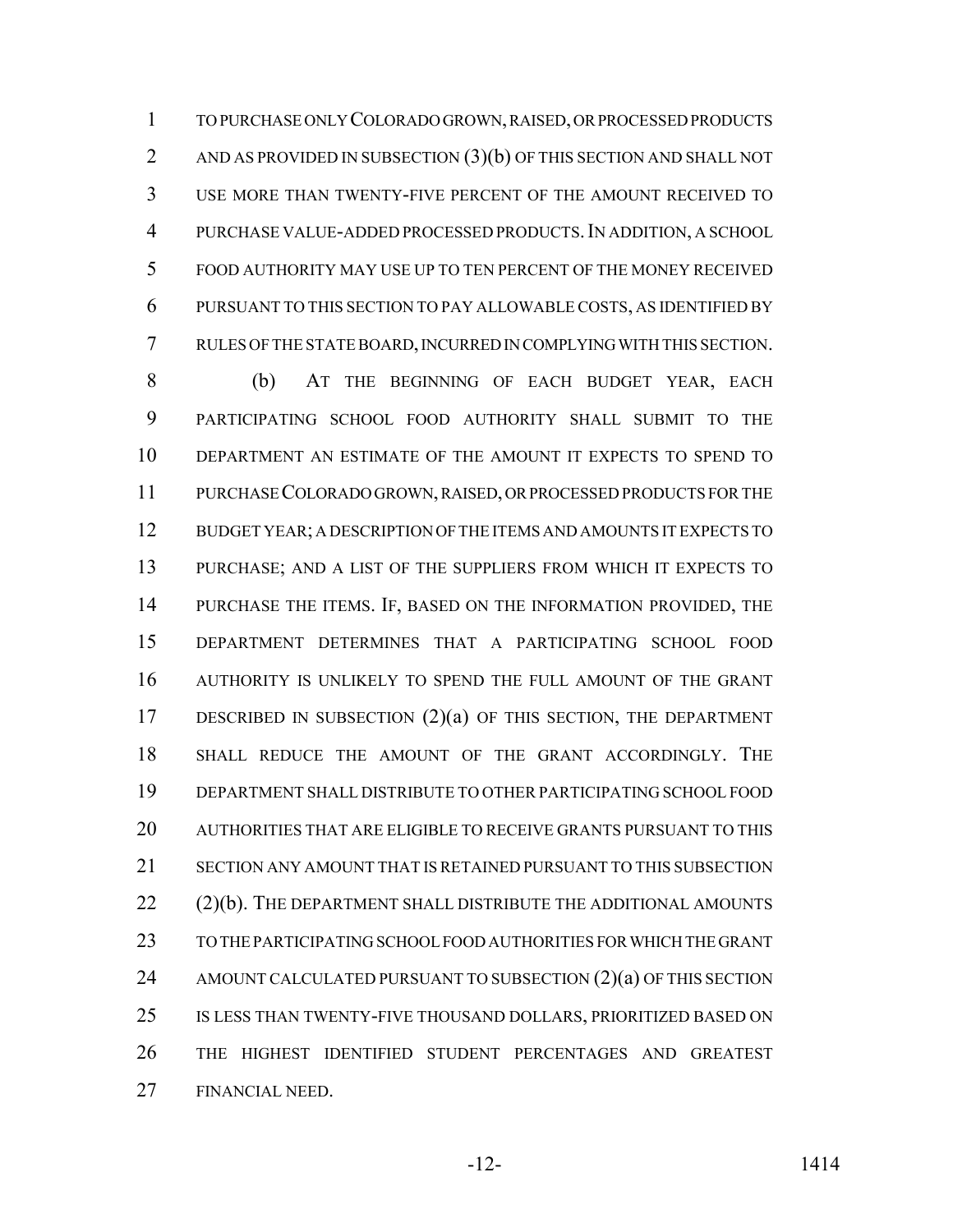(3) (a) TO RECEIVE A LOCAL FOOD PURCHASING GRANT PURSUANT TO THIS SECTION, A PARTICIPATING SCHOOL FOOD AUTHORITY MUST ESTABLISH AN ADVISORY COMMITTEE MADE UP OF STUDENTS AND PARENTS OF STUDENTS ENROLLED IN THE PUBLIC SCHOOLS SERVED BY THE PARTICIPATING SCHOOL FOOD AUTHORITY. IN SELECTING STUDENTS AND PARENTS TO SERVE ON THE ADVISORY COMMITTEE, THE PARTICIPATING SCHOOL FOOD AUTHORITY SHALL ENSURE THAT THE MEMBERSHIP OF THE ADVISORY COMMITTEE REFLECTS THE RACIAL, ETHNIC, AND SOCIOECONOMIC DEMOGRAPHICS OF THE STUDENT POPULATION ENROLLED BY THE PARTICIPATING SCHOOL FOOD AUTHORITY. THE ADVISORY COMMITTEE SHALL ADVISE THE PARTICIPATING SCHOOL FOOD AUTHORITY CONCERNING THE SELECTION OF FOODS TO ENSURE THAT MEALS ARE CULTURALLY RELEVANT, HEALTHY, AND APPEALING TO ALL AGES OF THE STUDENT POPULATION.

 (b) A PARTICIPATING SCHOOL FOOD AUTHORITY MAY USE UP TO TWELVE PERCENT OF THE AMOUNT RECEIVED PURSUANT TO SUBSECTION (2) OF THIS SECTION TO SUPPORT IMPLEMENTATION OF THE ADVISORY 18 COMMITTEE REQUIRED IN SUBSECTION (3)(a) OF THIS SECTION.

 (4) THE DEPARTMENT SHALL ANNUALLY REQUIRE A SELECTED GROUP OF PARTICIPATING SCHOOL FOOD AUTHORITIES THAT RECEIVED A GRANT PURSUANT TO THIS SECTION IN THE PRECEDING BUDGET YEAR TO 22 SUBMIT TO THE DEPARTMENT A REPRESENTATIVE SAMPLE OF THE INVOICES FOR THE PRODUCTS PURCHASED USING THE GRANT MONEY. NO LATER THAN SEPTEMBER 1 OF THE SECOND BUDGET YEAR IN WHICH THIS SECTION IS EFFECTIVE AS PROVIDED IN SUBSECTION (5) OF THIS SECTION, AND NO LATER THAN SEPTEMBER 1 OF EACH YEAR THEREAFTER, THE DEPARTMENT SHALL REVIEW THE INVOICES TO VERIFY THAT THE PRODUCTS PURCHASED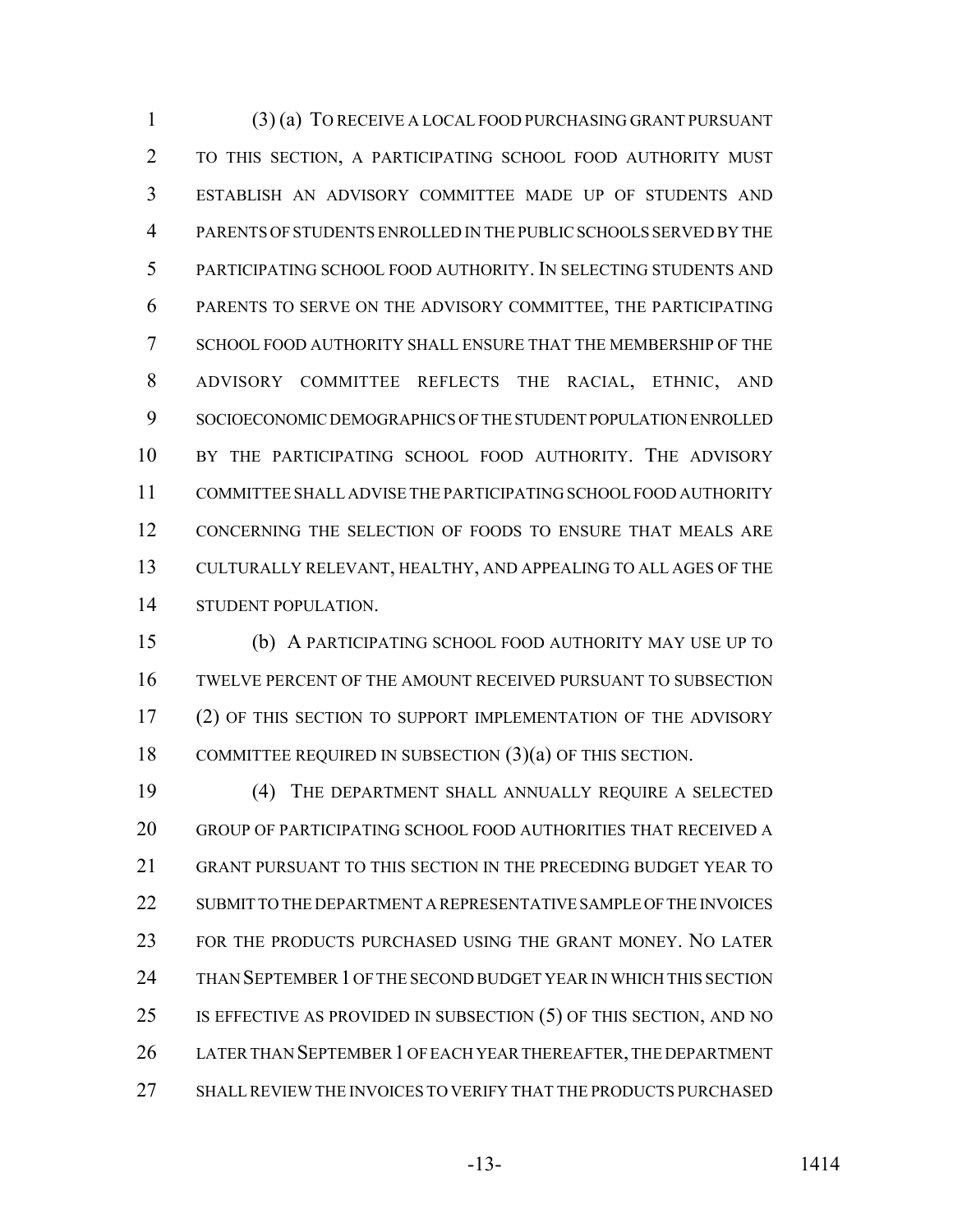1 MET THE REQUIREMENTS SPECIFIED IN THIS SECTION. IF THE DEPARTMENT FINDS THAT A PARTICIPATING SCHOOL FOOD AUTHORITY USED A SIGNIFICANT PORTION OF THE GRANT MONEY, AS DETERMINED BY RULE OF THE STATE BOARD, TO PURCHASE PRODUCTS THAT DID NOT MEET THE REQUIREMENTS OF THIS SECTION, THE PARTICIPATING SCHOOL FOOD AUTHORITY IS INELIGIBLE TO RECEIVE A GRANT PURSUANT TO THIS SECTION FOR THE NEXT BUDGET YEAR FOLLOWING THE BUDGET YEAR IN WHICH THE DEPARTMENT COMPLETES THE REVIEW.

 (5) THIS SECTION IS EFFECTIVE BEGINNING IN THE FIRST FULL BUDGET YEAR AFTER THE STATE OF COLORADO IS CERTIFIED TO PARTICIPATE IN THE FEDERAL DEMONSTRATION PROJECT FOR DIRECT CERTIFICATION FOR CHILDREN RECEIVING MEDICAID BENEFITS AS PROVIDED IN SECTION 22-82.9-204 (4) AND BEGINS INCLUDING MEDICAID DIRECT CERTIFICATION IN DETERMINING SCHOOL DISTRICTS' IDENTIFIED STUDENT PERCENTAGES.

 **22-82.9-206. School meals food preparation and service employees - wage increase or stipend.** (1) SUBJECT TO SUBSECTION (2) OF THIS SECTION, IN ADDITION TO THE AMOUNTS RECEIVED PURSUANT TO SECTIONS 22-82.9-204 AND 22-82.9-205, A PARTICIPATING SCHOOL FOOD AUTHORITY MAY RECEIVE THE GREATER OF THREE THOUSAND DOLLARS OR AN AMOUNT EQUAL TO TWELVE CENTS MULTIPLIED BY THE NUMBER OF SCHOOL LUNCHES THAT QUALIFY AS ELIGIBLE MEALS THAT THE PARTICIPATING SCHOOL FOOD AUTHORITY PROVIDED IN THE PREVIOUS BUDGET YEAR, SO LONG AS THE PARTICIPATING SCHOOL FOOD AUTHORITY USES ONE HUNDRED PERCENT OF THE AMOUNT RECEIVED PURSUANT TO THIS SECTION TO INCREASE WAGES OR PROVIDE STIPENDS FOR INDIVIDUALS WHOM THE PARTICIPATING SCHOOL FOOD AUTHORITY EMPLOYS TO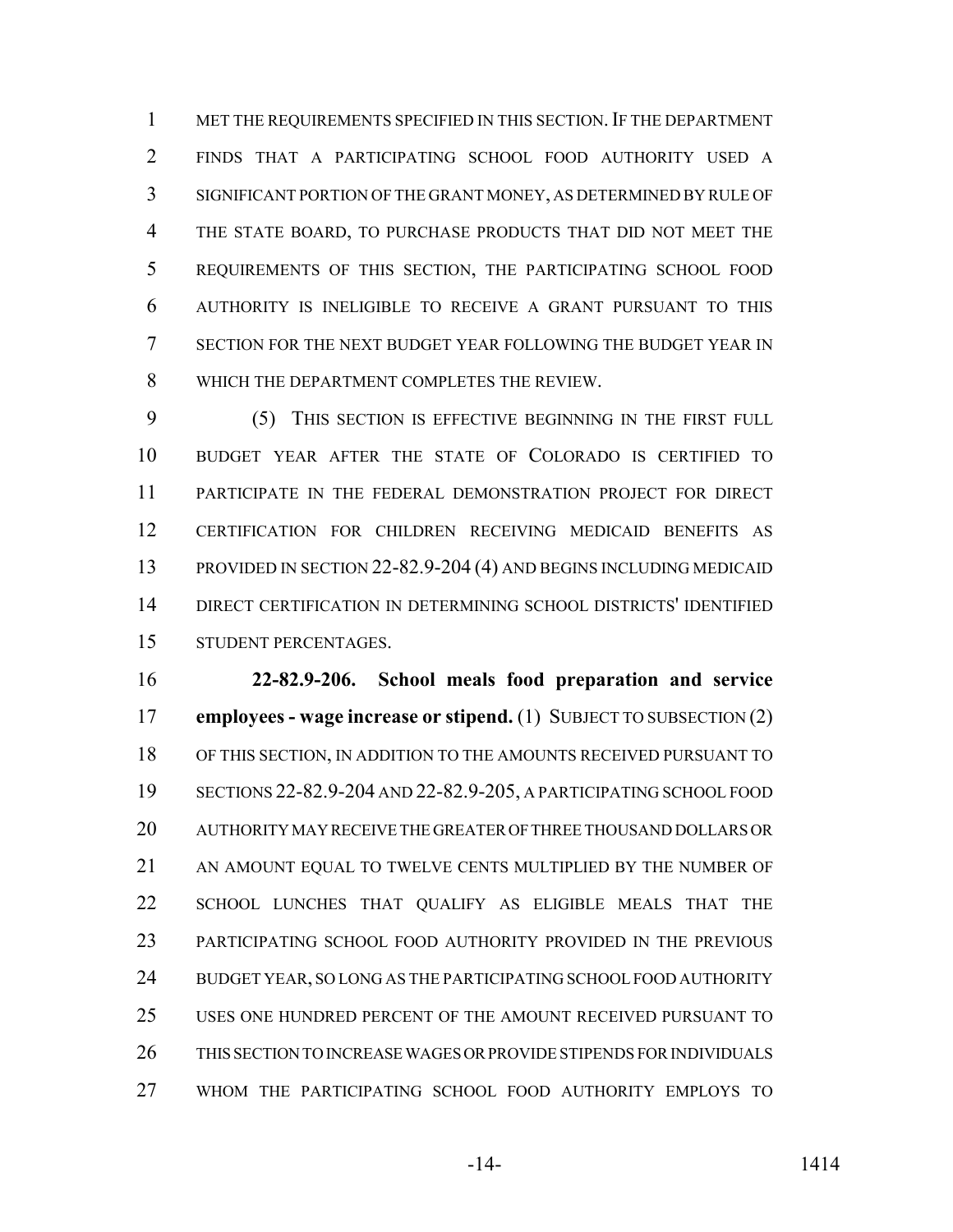DIRECTLY PREPARE AND SERVE FOOD FOR SCHOOL MEALS.TO RECEIVE THE AMOUNT DESCRIBED IN THIS SECTION, A PARTICIPATING SCHOOL FOOD AUTHORITY MUST SUBMIT DOCUMENTATION TO THE DEPARTMENT AS REQUIRED BY RULES OF THE STATE BOARD TO DEMONSTRATE THAT THE INCREASE IN WAGES OR PROVISION OF STIPENDS USING THE AMOUNT RECEIVED PURSUANT TO THIS SECTION IS IMPLEMENTED FOR THE BUDGET YEAR IN WHICH THE AMOUNT IS RECEIVED.

8 (2) THIS SECTION IS EFFECTIVE BEGINNING IN THE FIRST FULL BUDGET YEAR AFTER THE STATE OF COLORADO IS CERTIFIED TO PARTICIPATE IN THE FEDERAL DEMONSTRATION PROJECT FOR DIRECT CERTIFICATION FOR CHILDREN RECEIVING MEDICAID BENEFITS AS 12 PROVIDED IN SECTION 22-82.9-204 (4) AND BEGINS INCLUDING MEDICAID DIRECT CERTIFICATION IN DETERMINING SCHOOL DISTRICTS' IDENTIFIED STUDENT PERCENTAGES.

 **22-82.9-207. Local school food purchasing technical assistance and education grant program - created - report.** (1) SUBJECT TO 17 SUBSECTION (4) OF THIS SECTION, THERE IS CREATED IN THE DEPARTMENT THE LOCAL SCHOOL FOOD PURCHASING TECHNICAL ASSISTANCE AND EDUCATION GRANT PROGRAM TO ISSUE A GRANT TO A STATEWIDE NONPROFIT ORGANIZATION TO DEVELOP AND MANAGE A GRANT PROGRAM TO ASSIST WITH THE PROMOTION OF COLORADO GROWN, RAISED, OR PROCESSED PRODUCTS TO PARTICIPATING SCHOOL FOOD AUTHORITIES AND TO ASSIST PARTICIPATING SCHOOL FOOD AUTHORITIES IN PREPARING MEALS USING BASIC INGREDIENTS, WITH MINIMAL RELIANCE ON PROCESSED PRODUCTS.

26 (2) SUBJECT TO AVAILABLE APPROPRIATIONS, THE NONPROFIT ORGANIZATION MAY AWARD GRANTS FOR: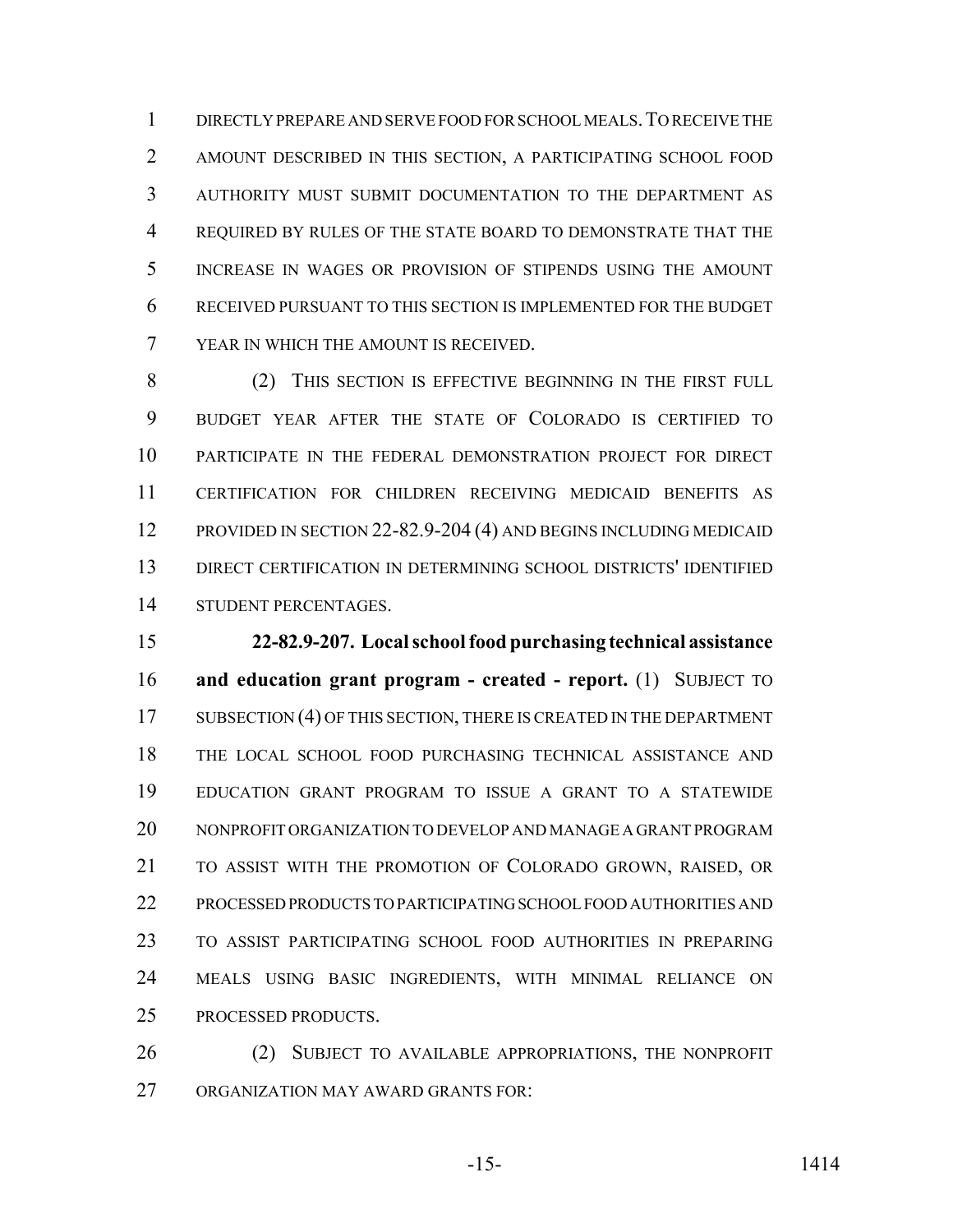(a) TRAINING, TECHNICAL ASSISTANCE, AND PHYSICAL INFRASTRUCTURE, AWARDED TO PARTICIPATING SCHOOL FOOD AUTHORITIES, GROWER ASSOCIATIONS, OR OTHER ORGANIZATIONS THAT AGGREGATE PRODUCTS FROM PRODUCERS FOR:

 (I) PROFESSIONAL CONTRACTING SERVICES TO SUPPORT THE DEVELOPMENT AND SUSTAINABILITY OF LOCAL AND REGIONAL FOOD SYSTEMS;

8 (II) CHEF TRAINING ON FOOD HANDLING, MEAL PREPARATION USING BASIC INGREDIENTS, AND PROCUREMENT PRACTICES, AND FOR 10 KITCHEN EQUIPMENT PURCHASES;

 (III) GOOD AGRICULTURAL PRACTICES CERTIFICATION COSTS AND GOOD HANDLING PRACTICES CERTIFICATION COSTS AND TRAINING ON SELLING TO SCHOOLS; AND

 (IV) CAPACITY BUILDING FOR LOCAL VALUE-ADDED PROCESSED PRODUCTS; AND

(b) EDUCATION, OUTREACH, AND PROMOTION FOR:

 (I) SCHOOLS TO ENGAGE FAMILIES AND COMMUNITIES ON THE BENEFITS OF FARM-TO-SCHOOL AND WAYS TO SUPPORT FARM-TO-SCHOOL; AND

20 (II) GROWER ASSOCIATIONS AND GROWERS TO COMMUNICATE TO 21 SCHOOLS AND SCHOOL COMMUNITIES ABOUT THE MULTIPLE BENEFITS OF PURCHASING LOCAL PRODUCTS.

23 (3) THE NONPROFIT ORGANIZATION SHALL ANNUALLY REPORT TO

THE DEPARTMENT ON IMPLEMENTATION OF THE TECHNICAL ASSISTANCE

AND EDUCATION GRANT PROGRAM, INCLUDING:

26 (a) THE NUMBER AND TYPES OF ENTITIES RECEIVING GRANTS;

(b) THE NUMBER, TYPES, AND PURPOSES OF THE GRANTS AWARDED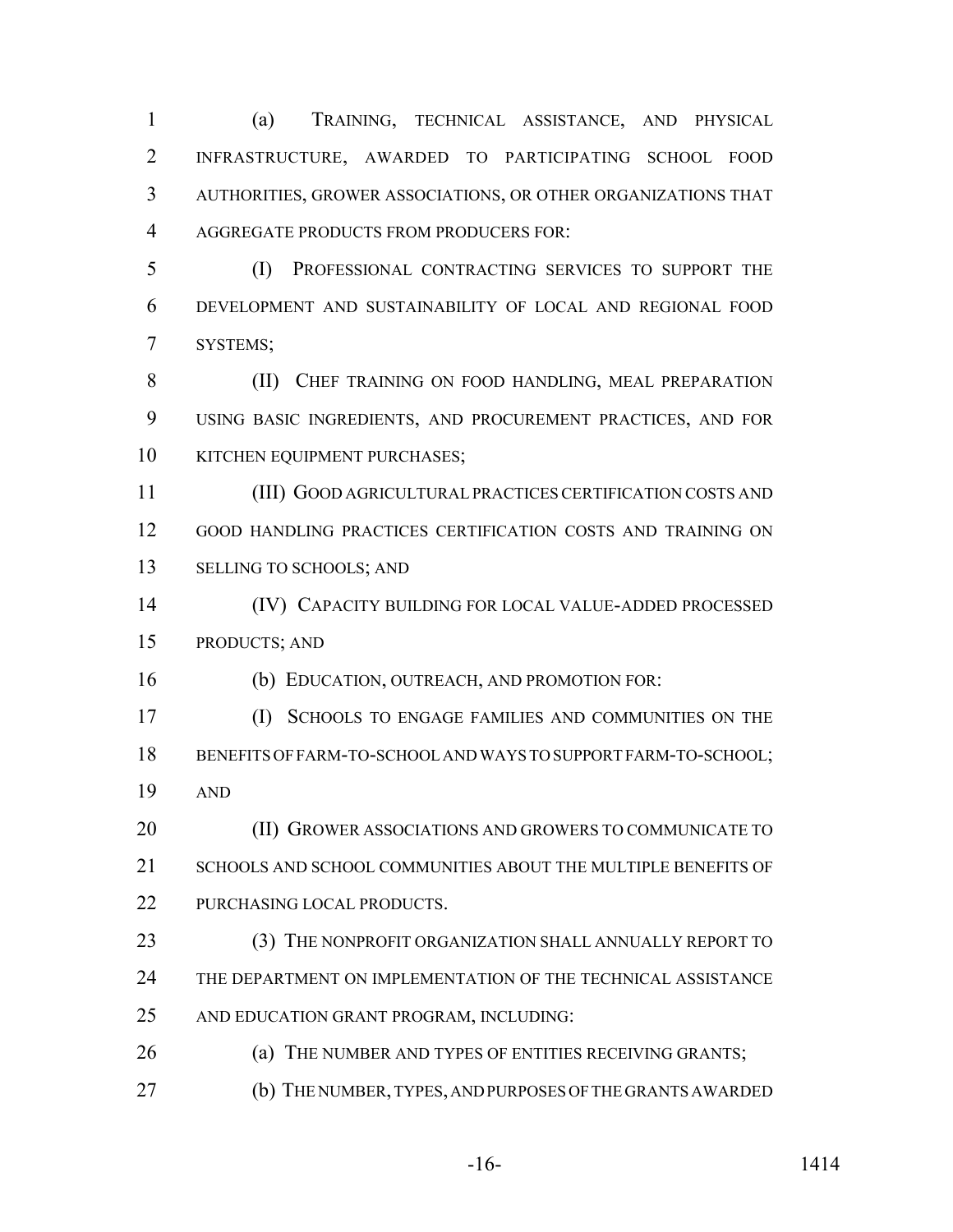1 PURSUANT TO SUBSECTION  $(2)(a)$  OF THIS SECTION; AND

 (c) THE TYPES OF EDUCATION, OUTREACH, AND PROMOTION CONDUCTED BY PARTICIPATING SCHOOL FOOD AUTHORITIES AND OTHERS 4 PURSUANT TO SUBSECTION  $(2)(b)$  OF THIS SECTION.

 (4) THIS SECTION IS EFFECTIVE BEGINNING IN THE FIRST FULL BUDGET YEAR AFTER THE STATE OF COLORADO IS CERTIFIED TO PARTICIPATE IN THE FEDERAL DEMONSTRATION PROJECT FOR DIRECT CERTIFICATION FOR CHILDREN RECEIVING MEDICAID BENEFITS AS PROVIDED IN SECTION 22-82.9-204 (4) AND BEGINS INCLUDING MEDICAID DIRECT CERTIFICATION IN DETERMINING SCHOOL DISTRICTS' IDENTIFIED STUDENT PERCENTAGES.

 **22-82.9-208. Report - audit.** (1) (a) ON OR BEFORE DECEMBER 13 1, 2024, AND ON OR BEFORE DECEMBER 1 EVERY TWO YEARS THEREAFTER, THE DEPARTMENT SHALL PREPARE A REPORT CONCERNING THE IMPLEMENTATION OF SECTION 22-82.9-204 AND SECTIONS 22-82.9-205, 22-82.9-206, AND 22-82.9-207, TO THE EXTENT THOSE SECTIONS ARE IN 17 EFFECT AS PROVIDED IN SECTION 22-82.9-204 (4)(b). AT A MINIMUM, THE REPORT MUST DESCRIBE:

 (I) THE INCREASE IN THE NUMBER OF STUDENTS WHO RECEIVE FREE ELIGIBLE MEALS AS A RESULT OF IMPLEMENTATION OF THE PROGRAM; 21 (II) THE EFFECT OF THE USE OF LOCAL FOOD PURCHASING GRANTS 22 ON THE AMOUNT OF COLORADO GROWN, RAISED, OR PROCESSED PRODUCTS PURCHASED BY PARTICIPATING SCHOOL FOOD AUTHORITIES AND INCLUDE 24 A COMPILATION OF THE INFORMATION REPORTED BY PARTICIPATING 25 SCHOOL FOOD AUTHORITIES PURSUANT TO SECTION 22-82.9-205 (1)(b); 26 (III) THE EFFECT OF THE DISTRIBUTION OF MONEY PURSUANT TO SECTION 22-82.9-206 ON THE AMOUNT OF WAGES PAID OR THE AMOUNT OF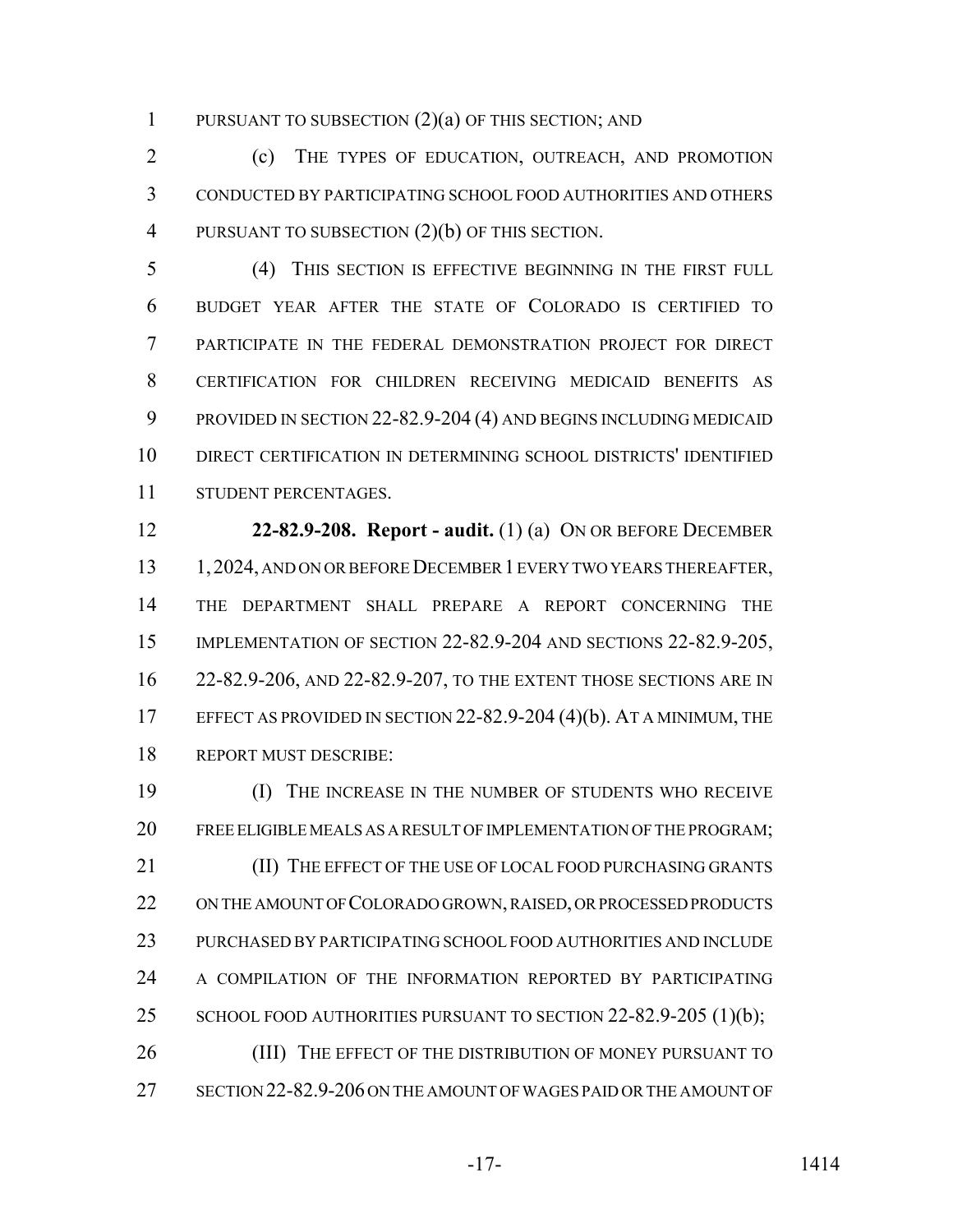STIPENDS PROVIDED TO INDIVIDUALS WHO ARE EMPLOYED BY PUBLIC 2 SCHOOLS TO PREPARE AND SERVE SCHOOL MEALS; AND

 (IV) A SUMMARY OF THE INFORMATION REPORTED BY THE NONPROFIT ORGANIZATION PURSUANT TO SECTION 22-82.9-207 (3) CONCERNING IMPLEMENTATION OF THE LOCAL SCHOOL FOOD PURCHASING TECHNICAL ASSISTANCE AND EDUCATION GRANT PROGRAM.

 (b) THE DEPARTMENT SHALL SUBMIT THE REPORT TO THE EDUCATION COMMITTEES OF THE HOUSE OF REPRESENTATIVES AND THE SENATE; THE AGRICULTURE, LIVESTOCK, AND WATER COMMITTEE OF THE HOUSE OF REPRESENTATIVES; AND THE AGRICULTURE AND NATURAL RESOURCES COMMITTEE OF THE SENATE; OR ANY SUCCESSOR COMMITTEES. (c) NOTWITHSTANDING THE REQUIREMENT IN SECTION 24-1-136

13 (11)(a)(I), THE REQUIREMENT TO SUBMIT THE REPORT DESCRIBED IN THIS 14 SUBSECTION (1) CONTINUES INDEFINITELY.

 (2) THE DEPARTMENT SHALL CONTRACT WITH AN INDEPENDENT AUDITOR TO CONDUCT A BIENNIAL FINANCIAL AND PERFORMANCE AUDIT OF THE IMPLEMENTATION OF THE PROGRAM, INCLUDING IMPLEMENTATION OF SECTION 22-82.9-204 AND INCLUDING IMPLEMENTATION OF LOCAL FOOD PURCHASING GRANTS PURSUANT TO SECTION 22-82.9-205, DISTRIBUTIONS FOR THE INCREASE IN WAGES OR PROVISION OF STIPENDS PURSUANT TO SECTION 22-82.9-206, AND IMPLEMENTATION OF THE LOCAL SCHOOL FOOD PURCHASING TECHNICAL ASSISTANCE AND EDUCATION GRANT PROGRAM PURSUANT TO SECTION 22-82.9-207, TO THE EXTENT SAID SECTIONS ARE IN EFFECT AS PROVIDED IN SECTION 22-82.9-204 (4)(b). THE AUDIT OF THE TWO BUDGET YEARS IN EACH BIENNIAL CYCLE 26 MUST BE COMPLETED BY DECEMBER 1 OF THE FOLLOWING BUDGET YEAR. THE DEPARTMENT SHALL MAKE THE AUDIT EASILY ACCESSIBLE BY THE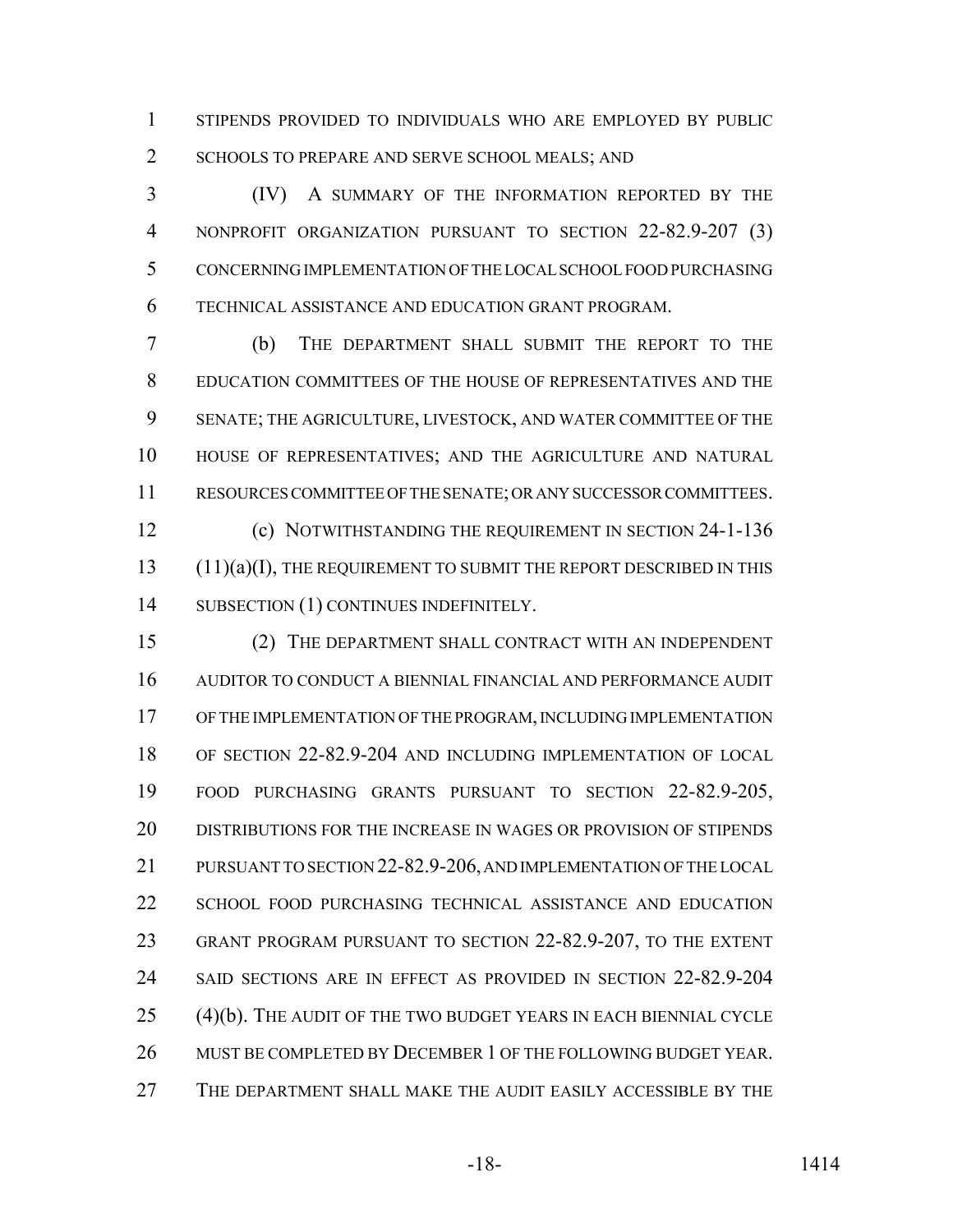PUBLIC ON THE DEPARTMENT WEBSITE.

 **22-82.9-209. Program - funding.** FOR THE 2023-24 BUDGET YEAR AND FOR EACH BUDGET YEAR THEREAFTER, THE GENERAL ASSEMBLY SHALL APPROPRIATE TO THE DEPARTMENT, BY SEPARATE LINE ITEM IN THE ANNUAL GENERAL APPROPRIATION BILL, THE AMOUNT NECESSARY TO IMPLEMENT THE PROGRAM, INCLUDING THE AMOUNT REQUIRED TO REIMBURSE PARTICIPATING SCHOOL FOOD AUTHORITIES FOR ELIGIBLE MEALS PROVIDED TO STUDENTS PURSUANT TO SECTION 22-82.9-204 AND INCLUDING THE AMOUNT DISTRIBUTED AS LOCAL FOOD PURCHASING GRANTS PURSUANT TO SECTION 22-82.9-205, THE AMOUNT DISTRIBUTED PURSUANT TO SECTION 22-82.9-206 TO INCREASE THE WAGES OR PROVIDE STIPENDS FOR STAFF WHO PREPARE AND SERVE SCHOOL MEALS, AND AT LEAST FIVE MILLION DOLLARS ANNUALLY TO IMPLEMENT THE LOCAL SCHOOL FOOD PURCHASING TECHNICAL ASSISTANCE AND EDUCATION GRANT PROGRAM PURSUANT TO SECTION 22-82.9-207, TO THE EXTENT SAID SECTIONS ARE IN EFFECT AS PROVIDED IN SECTION 22-82.9-204 (4)(b). THE DEPARTMENT MAY EXPEND NOT MORE THAN ONE AND FIVE-TENTHS PERCENT OF THE TOTAL AMOUNT ANNUALLY APPROPRIATED PURSUANT TO THIS SECTION TO OFFSET THE DIRECT AND INDIRECT COSTS 20 INCURRED BY THE DEPARTMENT IN IMPLEMENTING THIS PART 2.

 **SECTION 2.** In Colorado Revised Statutes, **amend** 22-82.9-101 as follows:

 **22-82.9-101. Short title.** This article shall be known and may be 24 cited as THE SHORT TITLE OF THIS PART 1 IS the "Child Nutrition School Lunch Protection Program Act".

 **SECTION 3.** In Colorado Revised Statutes, 22-82.9-103, **amend** the introductory portion as follows: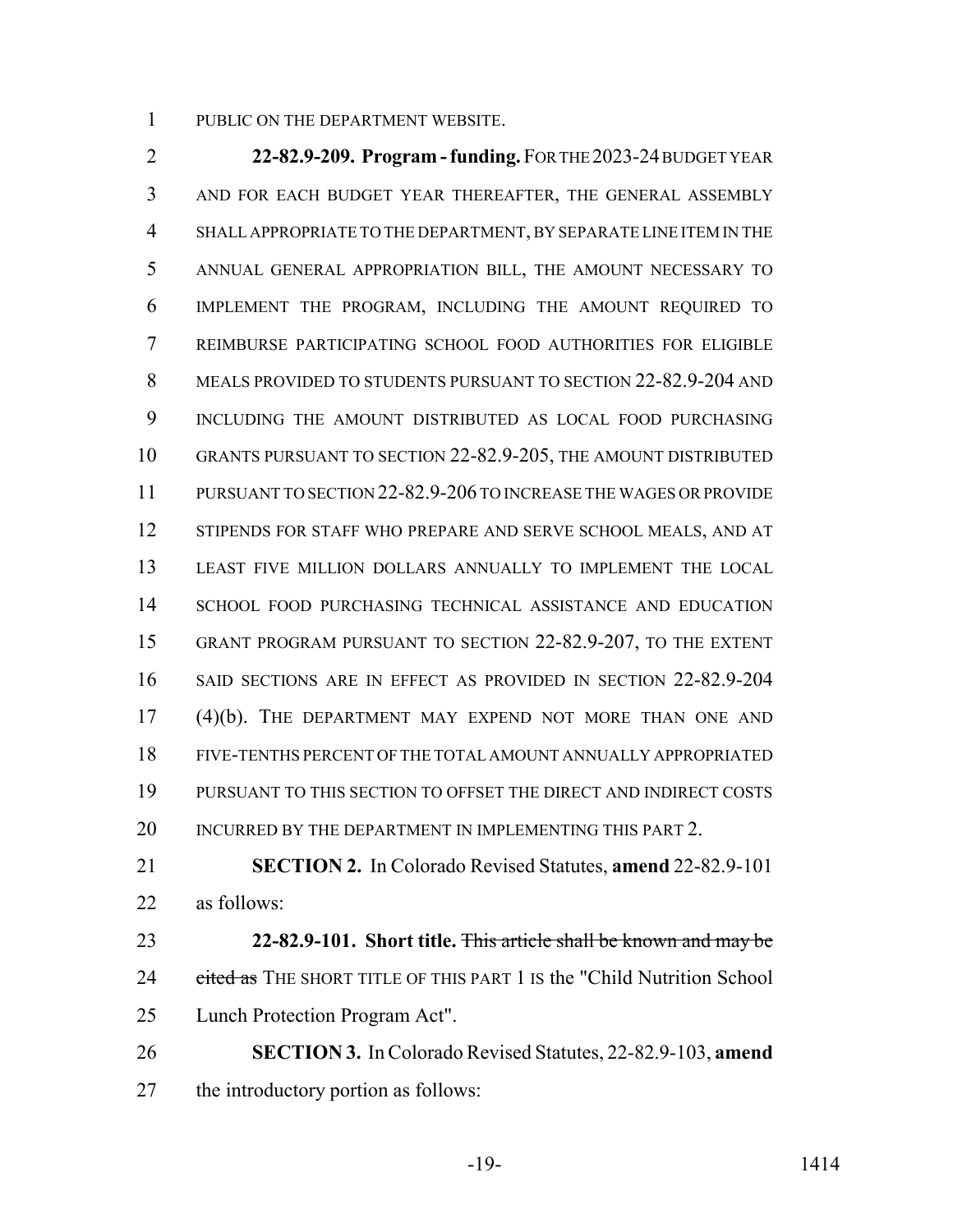**22-82.9-103. Definitions.** As used in this article PART 1, unless 2 the context otherwise requires:

 **SECTION 4.** In Colorado Revised Statutes, 22-82.9-105, **amend** 4 (1) and (2) as follows:

 **22-82.9-105. Program funding.** (1) For each fiscal year, the general assembly shall make an appropriation by separate line item in the annual general appropriation bill to allow school food authorities to provide lunches at no charge for children in state-subsidized early childhood education programs administered by public schools or in kindergarten through twelfth grade, participating in the school lunch program, who would otherwise be required to pay a reduced price for 12 lunch. The appropriation to the department for the program must be in 13 addition to any appropriation made by the general assembly pursuant to section 22-54-123 or 22-54-123.5 (1). The department may expend not more than two percent of the money annually appropriated for the program to offset the direct and indirect costs incurred by the department 17 in implementing the program pursuant to this article 82.9 PART 1.

 (2) The department is authorized to seek and accept gifts, grants, and donations from public and private sources for the purposes of this 20 article PART 1, but receipt of gifts, grants, and donations shall not be ARE NOT a prerequisite to the implementation of the program.

 **SECTION 5.** In Colorado Revised Statutes, 22-82.9-107, **amend** 23  $(1)$  as follows:

 **22-82.9-107. No individual entitlement.** (1) Nothing in this 25 article shall be interpreted to THIS PART 1 DOES NOT create a legal entitlement to any participant to assistance provided pursuant to the program.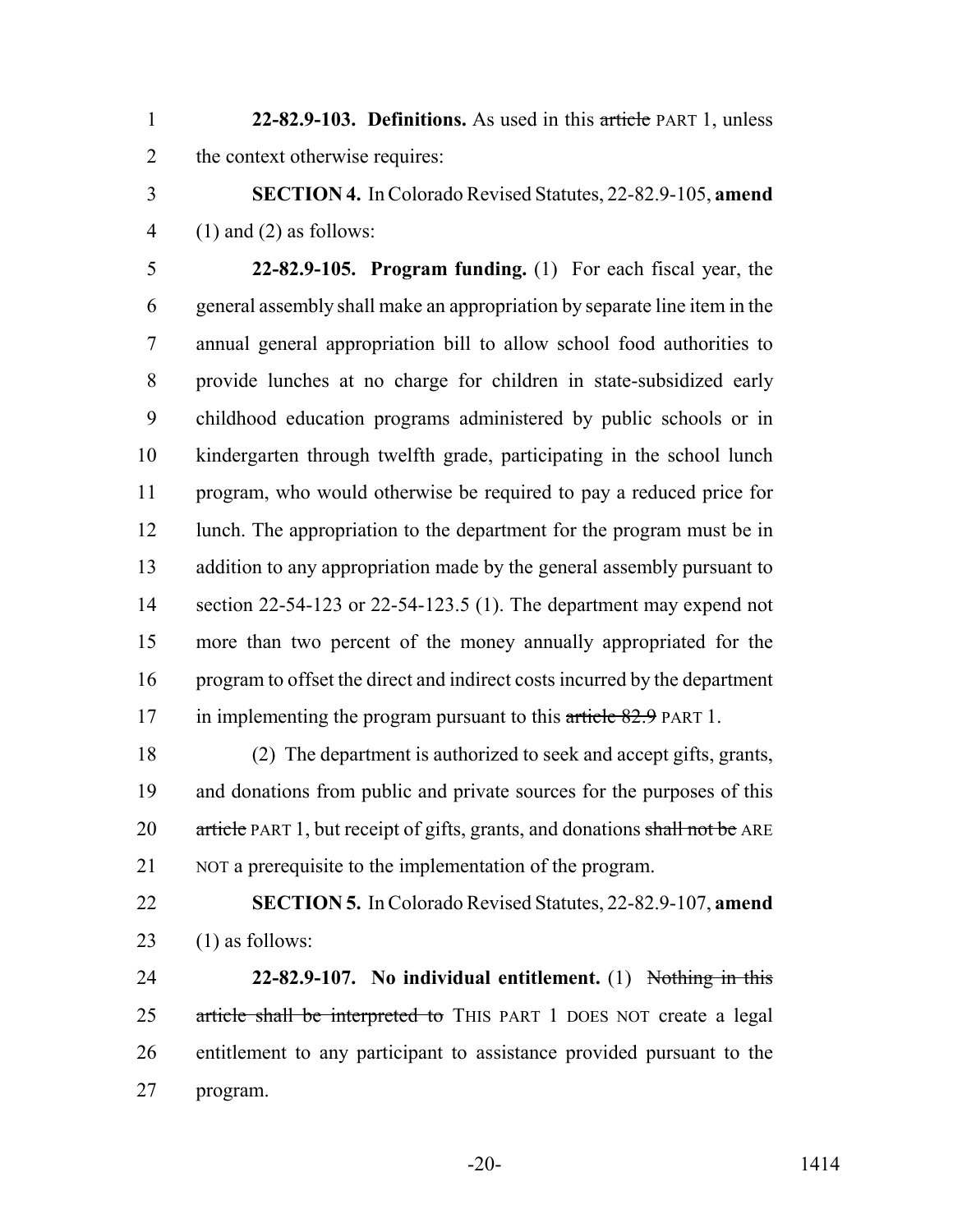**SECTION 6.** In Colorado Revised Statutes, 39-22-104, **amend** (3)(p) introductory portion; and **add** (3)(p.5) as follows:

 **39-22-104. Income tax imposed on individuals, estates, and trusts - single rate - report - legislative declaration - definitions - repeal.** (3) There shall be added to the federal taxable income:

6 (p) EXCEPT AS OTHERWISE PROVIDED IN SUBSECTION  $(3)(p.5)$  OF THIS SECTION, for income tax years commencing on or after January 1, 2022, for taxpayers who claim itemized deductions as defined in section 63 (d) of the internal revenue code and who have federal adjusted gross income in the income tax year equal to or exceeding four hundred thousand dollars:

 (p.5) (I) FOR INCOME TAX YEARS COMMENCING ON OR AFTER JANUARY 1, 2023, FOR TAXPAYERS WHO CLAIM ITEMIZED DEDUCTIONS AS 14 DEFINED IN SECTION 63 (d) OF THE INTERNAL REVENUE CODE OR THE 15 STANDARD DEDUCTION AS DEFINED IN SECTION 63 (c) OF THE INTERNAL REVENUE CODE AND WHO HAVE FEDERAL ADJUSTED GROSS INCOME IN THE 17 INCOME TAX YEAR EQUAL TO OR EXCEEDING THREE HUNDRED THOUSAND DOLLARS:

 (A) FOR A TAXPAYER WHO FILES A SINGLE RETURN, THE AMOUNT BY WHICH THE ITEMIZED DEDUCTIONS DEDUCTED FROM GROSS INCOME 21 UNDER SECTION 63 (a) OF THE INTERNAL REVENUE CODE EXCEED, OR THE 22 STANDARD DEDUCTION DEDUCTED FROM GROSS INCOME UNDER SECTION 23 63 (c) OF THE INTERNAL REVENUE CODE EXCEEDS, TWELVE THOUSAND DOLLARS; AND

 (B) FOR TAXPAYERS WHO FILE A JOINT RETURN, THE AMOUNT BY WHICH THE ITEMIZED DEDUCTIONS DEDUCTED FROM GROSS INCOME UNDER SECTION 63 (a) OF THE INTERNAL REVENUE CODE EXCEED, OR THE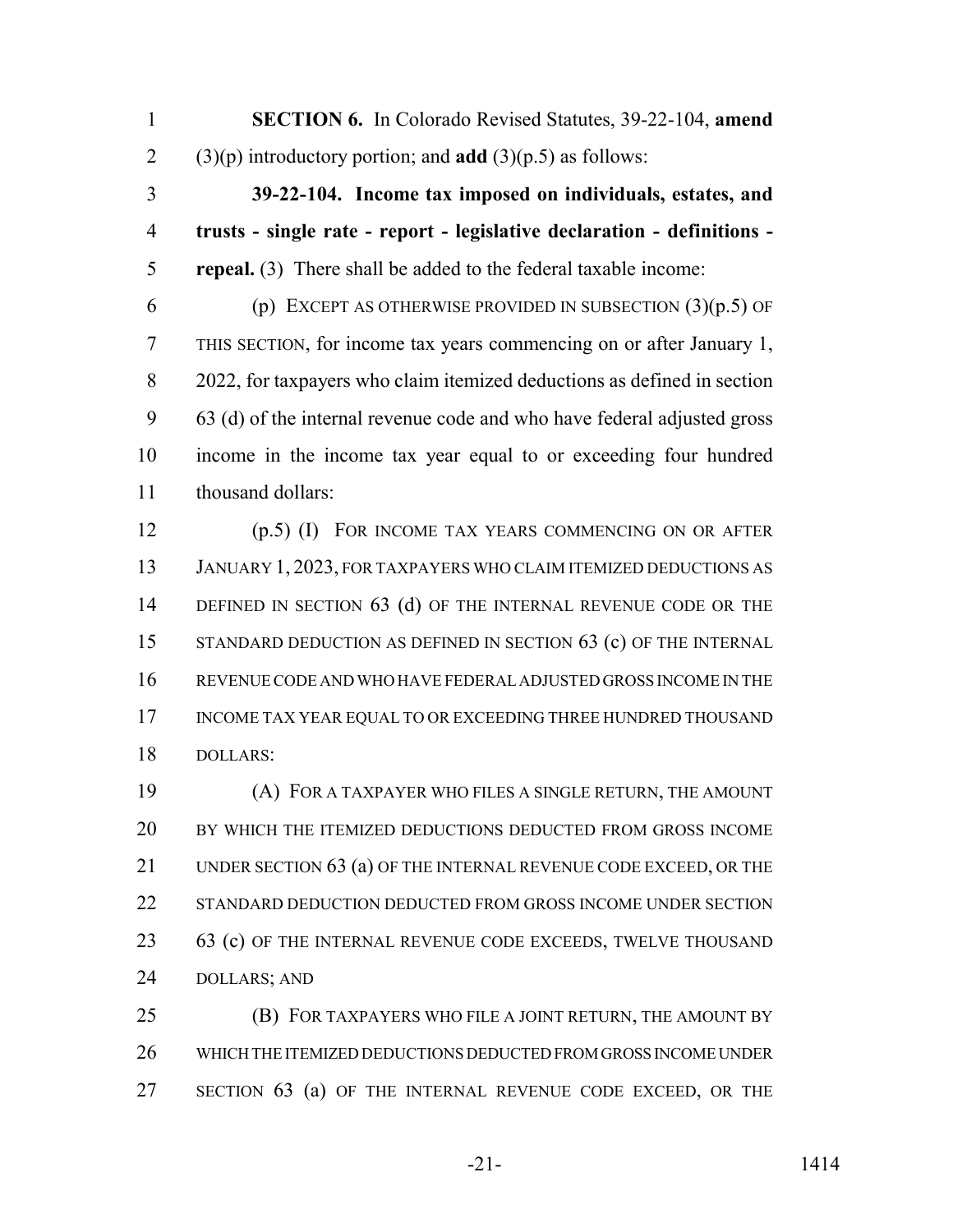STANDARD DEDUCTION DEDUCTED FROM GROSS INCOME UNDER SECTION 2 63 (c) OF THE INTERNAL REVENUE CODE EXCEEDS, SIXTEEN THOUSAND DOLLARS.

 (II) FOR THE 2023-24 STATE FISCAL YEAR AND STATE FISCAL YEARS THEREAFTER, THE GENERAL ASSEMBLY SHALL ANNUALLY APPROPRIATE AN AMOUNT OF GENERAL FUND REVENUE AT LEAST EQUAL TO THE AMOUNT OF REVENUE GENERATED BY THE ADDITION TO FEDERAL TAXABLE INCOME DESCRIBED IN SUBSECTION (3)(p.5)(I) OF THIS SECTION, BUT NOT MORE THAN THE AMOUNT REQUIRED, TO FULLY FUND THE DIRECT AND INDIRECT COSTS OF IMPLEMENTING THE HEALTHY SCHOOL MEALS FOR ALL PROGRAM AS PROVIDED IN SECTION 22-82.9-209. THE PROVISIONS OF 12 SUBSECTION (3)(p.5)(I) OF THIS SECTION CONSTITUTE A VOTER-APPROVED REVENUE CHANGE, APPROVED BY THE VOTERS AT THE STATEWIDE 14 ELECTION IN NOVEMBER OF 2022, AND THE REVENUE GENERATED BY THIS VOTER-APPROVED REVENUE CHANGE MAY BE COLLECTED, RETAINED, APPROPRIATED, AND SPENT WITHOUT SUBSEQUENT VOTER APPROVAL, 17 NOTWITHSTANDING ANY OTHER LIMITS IN THE STATE CONSTITUTION OR LAW. THE ADDITION TO FEDERAL TAXABLE INCOME DESCRIBED IN SUBSECTION (3)(p.5)(I) OF THIS SECTION DOES NOT APPLY FOR AN INCOME TAX YEAR THAT COMMENCES AFTER THE HEALTHY SCHOOL MEALS FOR 21 ALL PROGRAM, OR ANY SUCCESSOR PROGRAM, IS REPEALED. UPON REPEAL OF THE HEALTHY SCHOOL MEALS FOR ALL PROGRAM, OR ANY SUCCESSOR PROGRAM, THE COMMISSIONER OF EDUCATION SHALL PROMPTLY NOTIFY THE EXECUTIVE DIRECTOR IN WRITING THAT THE PROGRAM IS REPEALED. **SECTION 7.** In Colorado Revised Statutes, 22-2-112, **add** (1)(v) as follows:

**22-2-112. Commissioner - duties - report - legislative**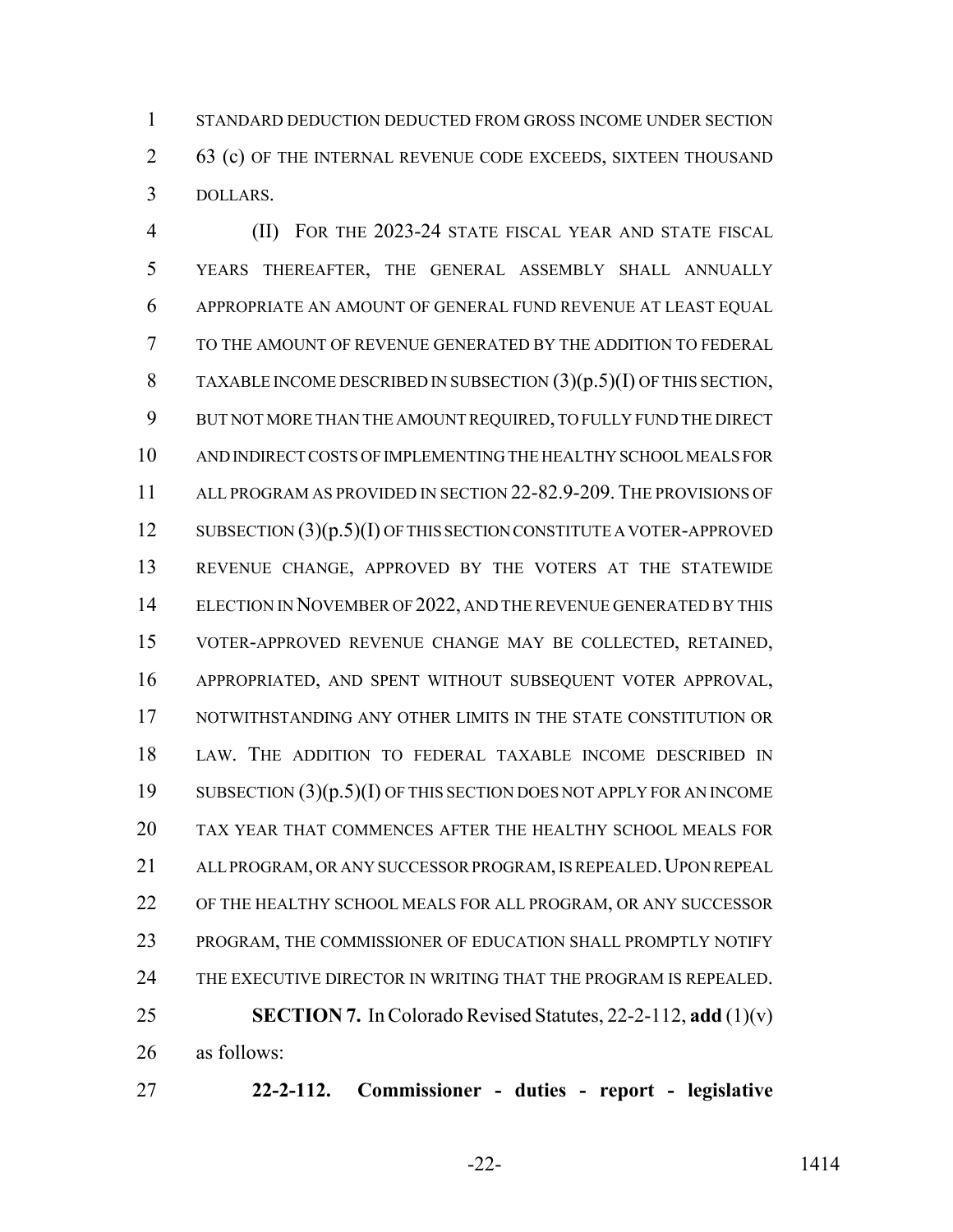**declaration - repeal.** (1) Subject to the supervision of the state board, 2 the commissioner has the following duties:

 (v) UPON THE REPEAL OF PART 2 OF ARTICLE 82.9 OF THIS TITLE 22 AND IN ACCORDANCE WITH SECTION 39-22-104 (3)(p.5)(II), TO PROMPTLY NOTIFY THE EXECUTIVE DIRECTOR OF THE DEPARTMENT OF REVENUE IN WRITING THAT THE HEALTHY SCHOOL MEALS FOR ALL PROGRAM IS REPEALED.

 **SECTION 8. Refer to people under referendum.** At the election held on November 8, 2022, the secretary of state shall submit this act by its ballot title to the registered electors of the state for their approval or rejection. Each elector voting at the election may cast a vote either "Yes/For" or "No/Against" on the following ballot title: "Shall state taxes be increased \$100,727,820 annually by a change to the Colorado Revised Statutes that, to support healthy meals for public school students, increases state taxable income only for individuals who have federal taxable income of \$300,000 or more by limiting itemized or standard state 17 income tax deductions to \$12,000 for single tax return filers and \$16,000 for joint tax return filers, and, in connection therewith, creating the healthy school meals for all program to provide free school meals to students in public schools; providing grants for participating schools to purchase Colorado grown, raised, or processed products, to increase wages or provide stipends for employees who prepare and serve school meals, and to create parent and student advisory committees to provide 24 advice to ensure school meals are healthy and appealing to all students; and creating a program to assist in promoting Colorado food products and preparing school meals using basic nutritious ingredients with minimal reliance on processed products?" Except as otherwise provided in section